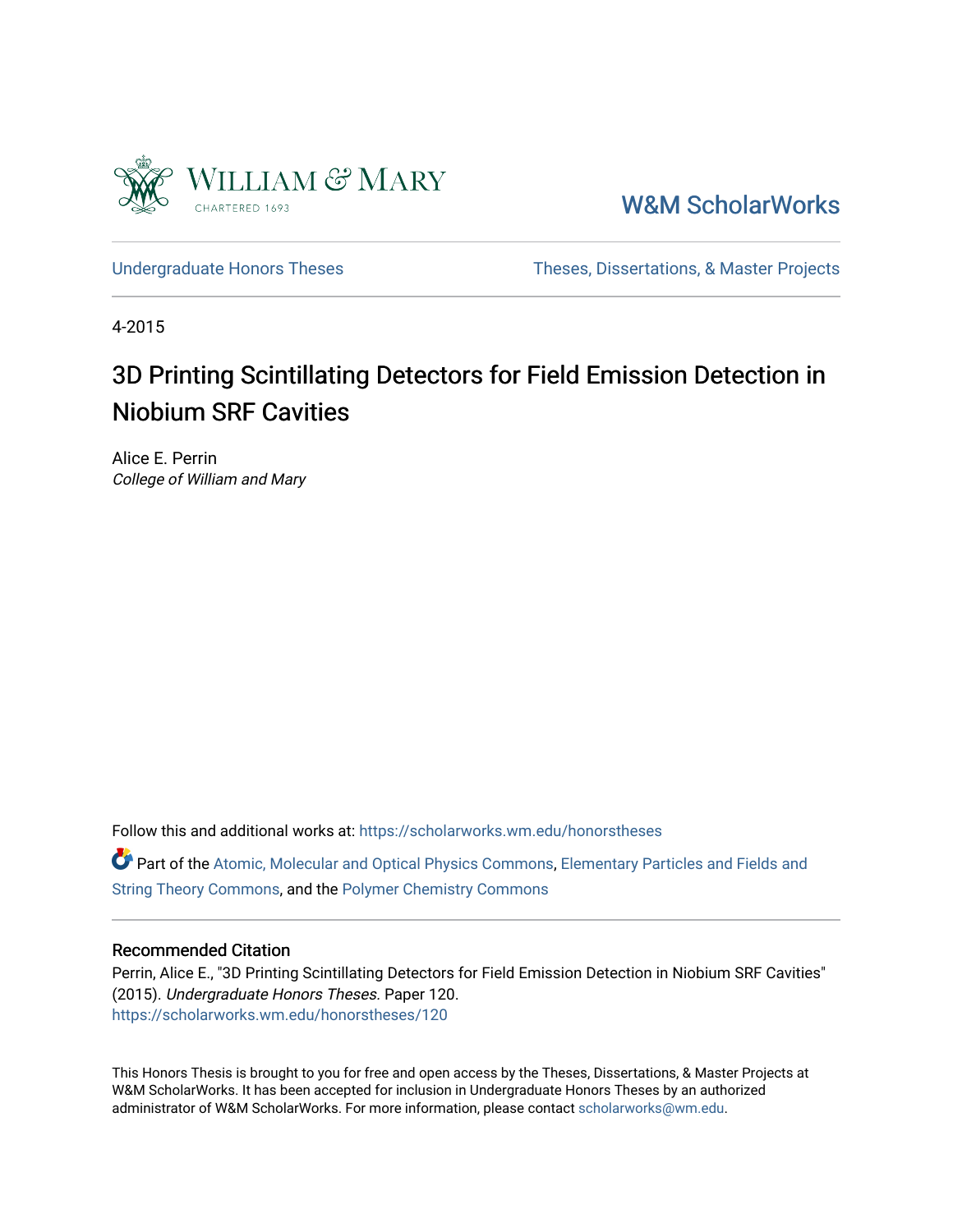# 3D Printing Scintillating Detectors for Field **Emission Detection in Niobium SRF Cavities**

A thesis submitted in partial fulfillment of the requirement for the degree of Bachelor of Arts / Science in Department from The College of William and Mary

by

## **Alice Perrin**

Accepted for HONORS (Honors or no-Honors) Worder Deconinck, Director Gina L. Huatson

Ulyrut 4/auth

Williamsburg, VA April 28, 2015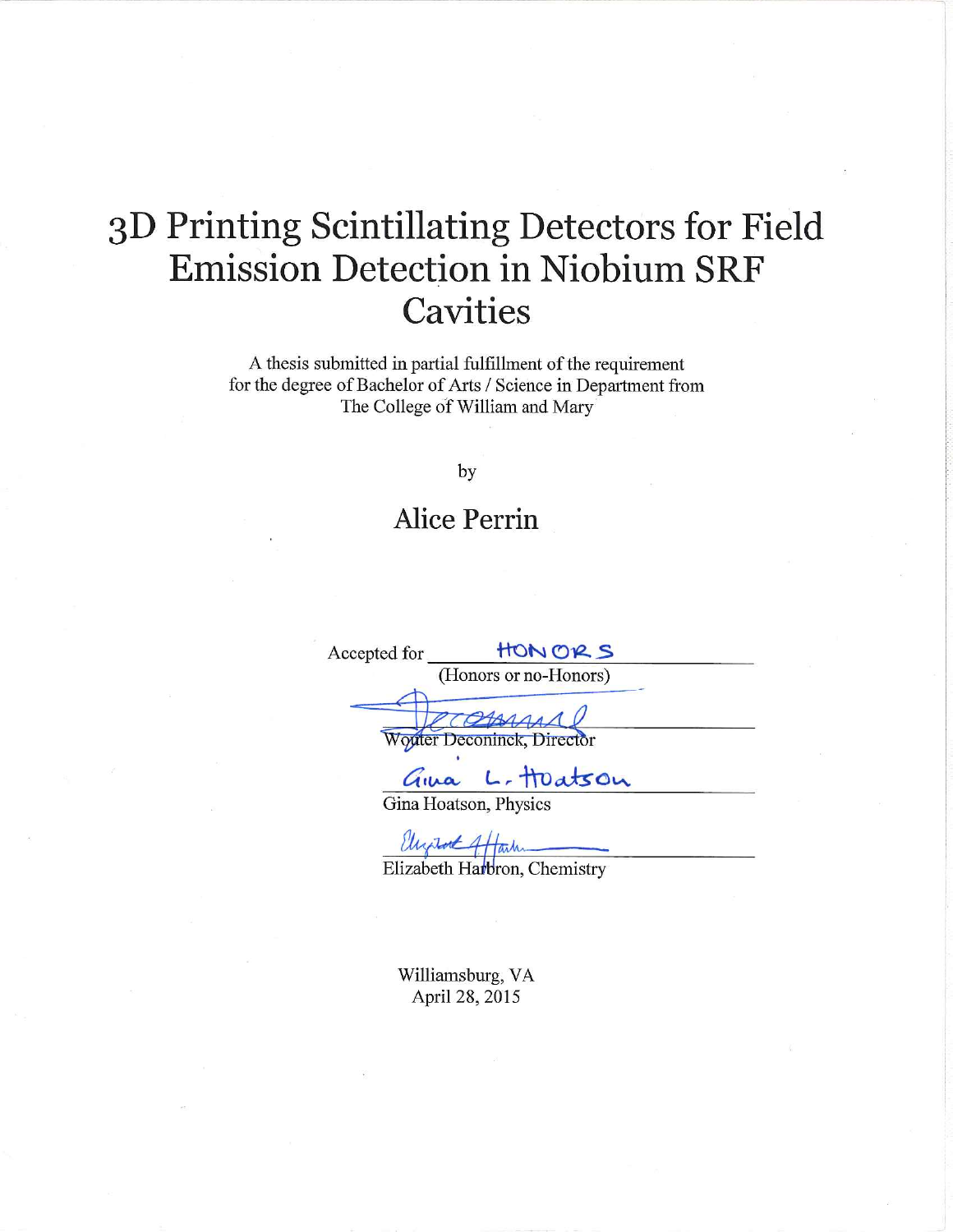#### Abstract

Several methods have been employed to improve detection of field emissions in superconducting radio frequency cavities in electron beam accelerators, but each method has its limitations. We are exploring the possibility of using 3D-printed scintillating detectors for field emission detection because these detectors would allow for in-situ measurements of field emission even in areas in the cavity which have strange geometries. Field emission is the emission of electrons from a surface due to an electrostatic field, most commonly from solid surfaces in vacuum. The superconducting radio frequency (SRF) niobium cavities in Jefferson Lab's Continuous Electron Beam Accelerator Facility (CEBAF) emit field emission electrons during operation and cavity testing. Field emissions limit the field gradient in the cavities and can hinder their performance, so better detection of where the emission occurs will help improve development of cavities for future use. We are replicating the results of the Ron group at Hebrew University, who developed a recipe for scintillating detectors with  $30\%$  the efficiency of traditional scintillating detectors, as well as exploring the viability of an additional recipe developed by the Ron group that is thus far untested. We will measure the emission spectra of both detectors and will perform further tests to determine how well the detectors perform over time in vacuum and at low temperatures. If the detectors perform well, we will then explore how they can be best used for field emission detection in the cavities in the CEBAF.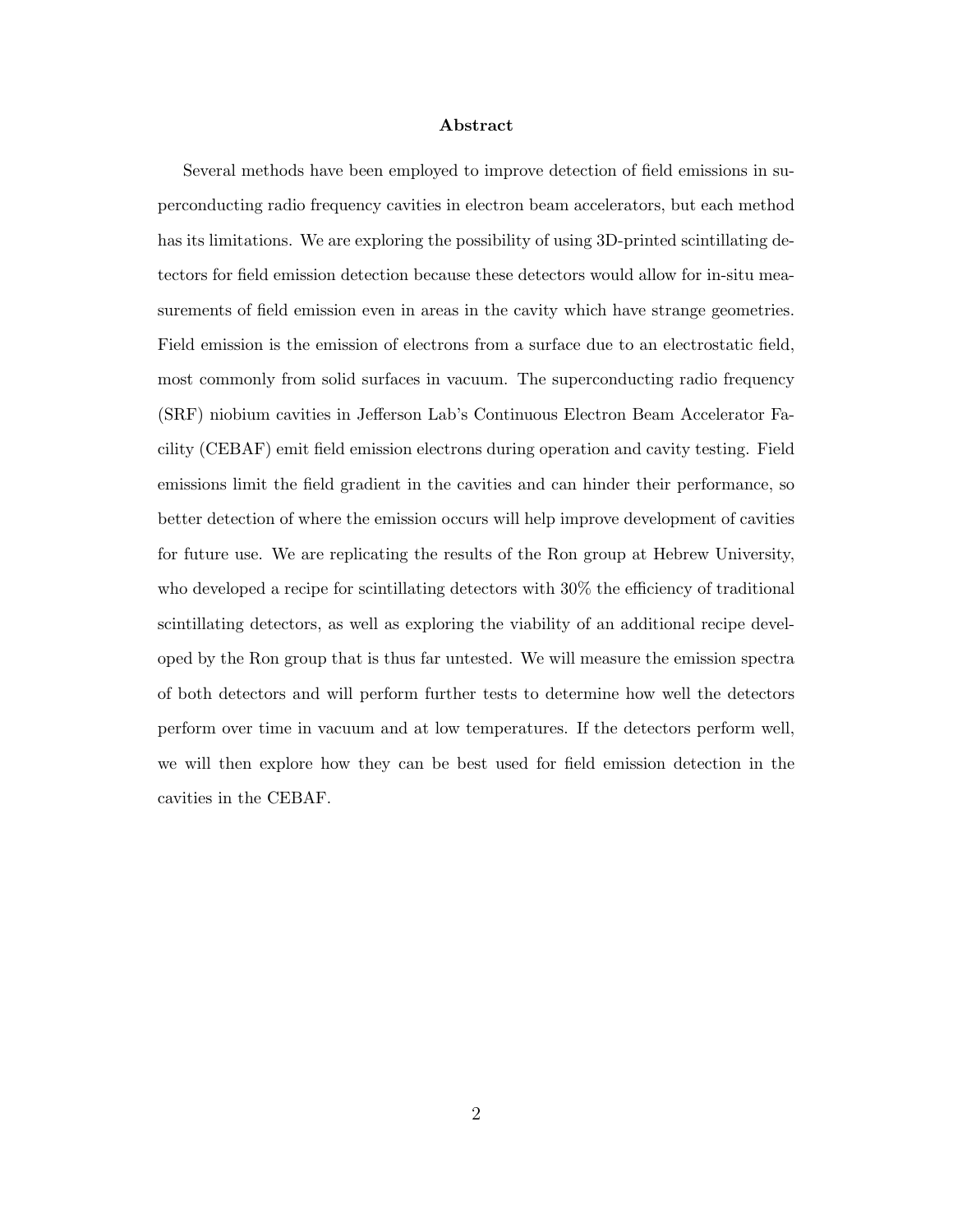## Contents

| <b>Background</b>              | $\boldsymbol{4}$ |
|--------------------------------|------------------|
|                                | $\overline{4}$   |
|                                | 5                |
| <b>Experimental Procedures</b> | 6                |
|                                | -6               |
|                                | 10               |
|                                | 12               |
|                                | 21               |
| <b>Future Work</b>             | 23               |
| Conclusion                     | 26               |
| Acknowledgements               | 27               |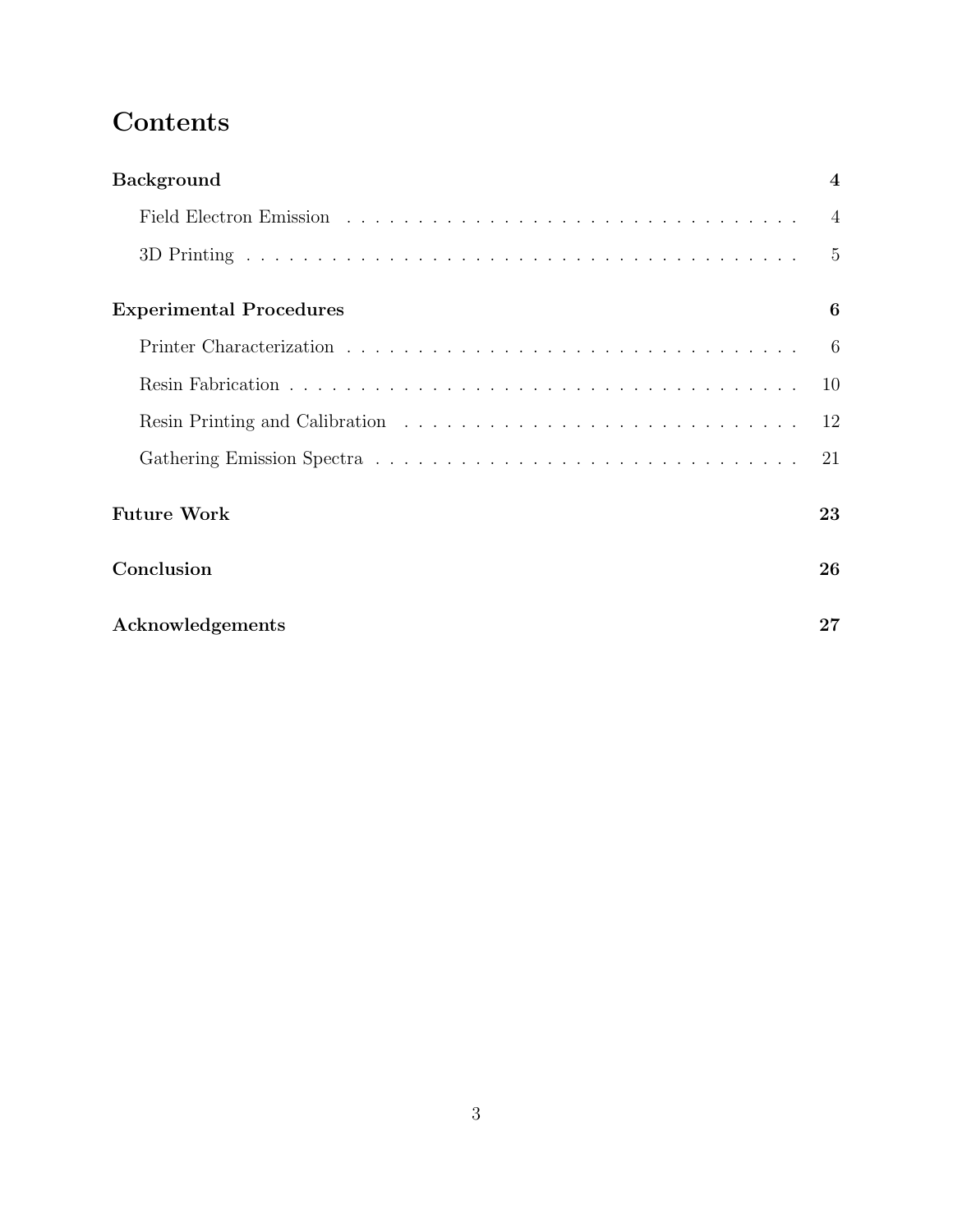## Background

#### Field Electron Emission

Jefferson Lab uses niobium superconducting radio frequency cavities to accelerate the electron beam in CEBAF. These cavities accelerate the electron beam by carrying an alternating current (AC) along the cavity walls which create an electromagnetic field. The radio frequency must match the mode of the cavity geometry (see figure 1), and the cavities must be kept at a low, constant temperature to ensure that the cavities continue to superconduct and accelerate the beam in a consistent environment. The superconducting cavities allow for much lower resistance across the inner cavity surfaces compared to radio frequency cavities made out of copper, which allows for much higher field gradients. The critical temperature of niobium is 9.3 K, and the cavities are kept well below this, usually around 2 K, using liquid helium cryomodules. [6]

The electric field present in these niobium SRF cavities causes field emission of electrons from the inner walls of the cavities; these electrons are then accelerated by the radio frequency field until they hit another wall in the cavity and produce Bremsstrahlung rays [5]. The emitted electrons can create an additional heat load in the cavity and this must be regulated by the cryogenic system that keeps the cavities at a low temperature. If the field emitted electrons escape the cavity, they can be accelerated and form a dark current in the accelerator, which can cause activation of the cavity and other accelerator parts. This dark current can also excite higher order modes of the radio frequency field, which can cause electron beam instability and break-up. Current analysis shows that the area of the cavity where the field emitter is located also affects the likelihood that the electron will escape the cavity, and likely affects the rate at which electrons are emitted [3]. Development of future accelerators relies on accurate detection of field emission in the cavities, both during initial testing of cavities when we can access the cavity directly, and while they are in use in the accelerator facility,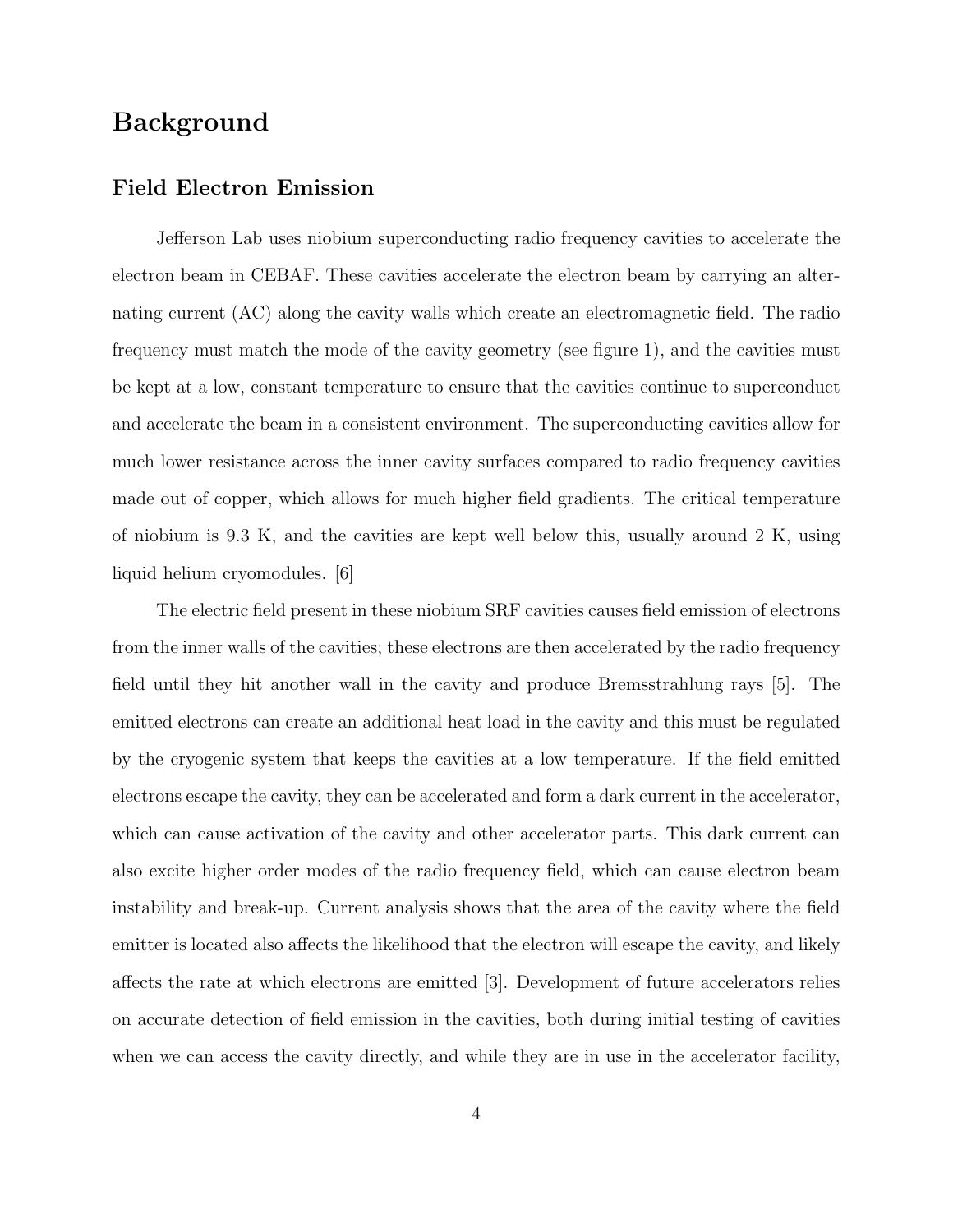at which point we can only measure the field emitted particles passing between cavities.

Jefferson Lab has used several different methods to characterize these field emissions, including correlating existing data on cryogenic heat loads in existing cavities and using Geiger tubes to determine where the electrons are emitted within the cavity, but because Geiger tubes are omnidirectional sensors, this method is difficult to use. Field emitters have also been found during initial testing of cavities in the Vertical Test Area using carbon resistors, but this does not give information on where new emitters are formed during operation in the accelerator. Other methods have included immersing silicon diodes in superfluid helium around SRF cavities [3], which has been done at Jefferson Lab, and NaI detectors with collimators have been used at Michigan State University's National Superconducting Cyclotron Lab [5].



Figure 1: A niobium cavity before installation in an accelerator facility.<sup>1</sup>

#### 3D Printing

To print our detectors, we are using an Asiga Freeform Pico Plus 39 Printer[1], which uses digital light processing to harden a liquid resin layer by layer and create a 3D print. We also use an ultraviolet light curing oven to harden the prints after they are removed from the Asiga. The resin is held in a transparent tray over an ultraviolet light source, and the printer lowers a build platform into the resin until it is microns away from the bottom of the build tray. The ultraviolet light sits below the build tray and shines for a set exposure time which causes the resin to polymerize and harden. The first hardened layer of resin sticks to

<sup>1</sup>http://newsline.linearcollider.org/images/2010/20100617\_dc\_1.jpg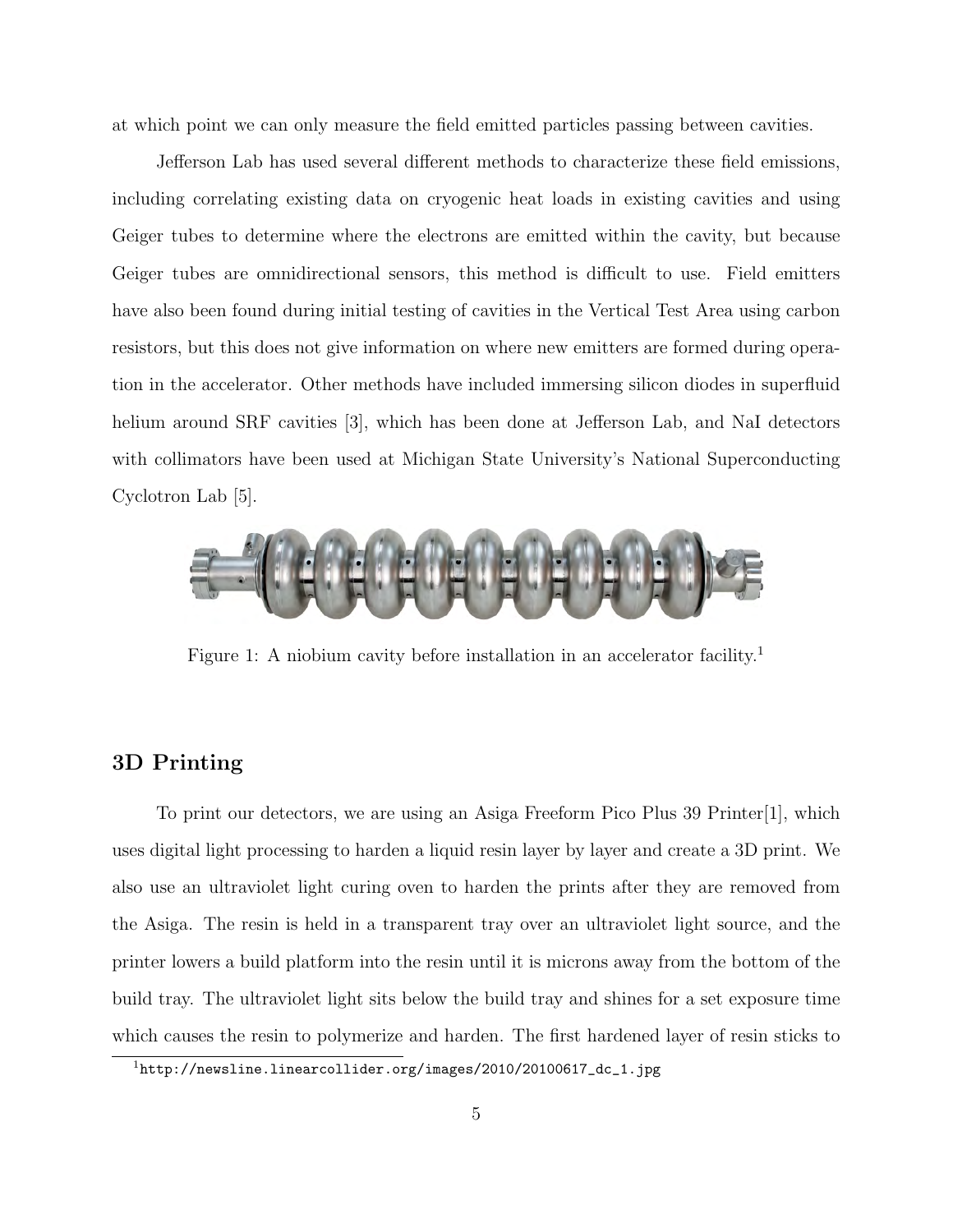the build platform, and each hardened layer sticks to the layer before it. For each layer, the ultraviolet light is exposed only in areas designated by the build layer cross-section. With this printing method, we can use any liquid monomer that can be polymerized to create our own printing resin and add scintillating components to it, which allows us to print transparent detectors containing scintillating material in any geometry we desire.

The Asiga software allows us to change the settings for ultraviolet exposure time according to how quickly our resin polymerizes. We can also change the burn-in exposure time, which is a longer exposure time used on the first layers of the build that cause them to stick to the build platform. We can also change the type of base on the print depending on the needs of the build; the base comprises the first few bottom layers of the build, which are printed first since the Asiga prints upside down. A full, rectangular base works well for keeping multiple parts together on the same build or giving support to delicate builds. A shadow base is a base platform matching the shape and size of the printed components; it works well for geometry-specific prints and uses less resin during printing. The Asiga Composer software allows rearrangement, rotation, and scaling of imported build components, and allows a maximum print base area of 49.7 mm by 30.8 mm and a maximum print height of 80 mm. Asiga Composer can also generate build supports, which are used to reinforce delicate structures and allow a base connection for any pieces that would not be structurally possible to print otherwise.

## Experimental Procedures

### Printer Characterization

After installing and calibrating the printer, we printed several test builds to check for precision and consistency in prints using the resin the printer manufacturers provide. This allowed us to ensure that any oddities or issues we had with the printer once we started using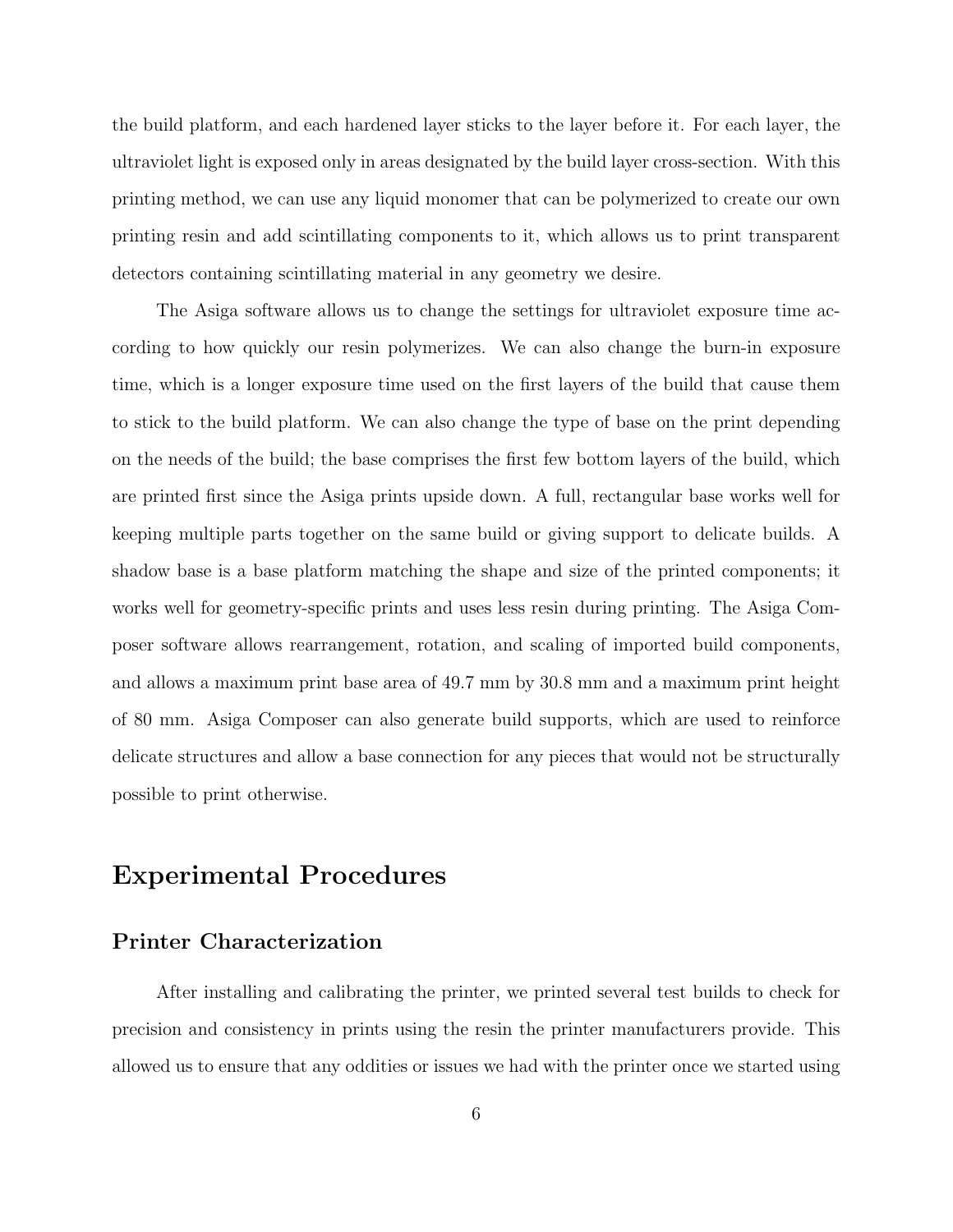our own resin recipes were not due to inherent issues with the printer or printer software. Our first test print was a replica of the Eiffel Tower (figure 2), which contains many intricate, tiny features; this print was successful and confirmed that the Pico printer was capable of printing to a degree of precision greater than we will likely need for our detectors. A second test print of the leaning tower of Pisa confirmed that the printer handles very precise, intricate features incredibly well. We then began testing the support generation capabilities of the Composer program. Several aspects of the support beams can be altered, including the aspect ratio, contact width, overshoot, and number of sides. The supports are also intended to break off the design easily to avoid damaging the print. We first tested the default settings for the supports by printing a catapult and adding supports with default settings along the fulcrum. Though the catapult itself printed successfully, only one of the eight supports generated appeared to form during the build, and this support did not make successful contact with the fulcrum. This led us to develop more precise tests to see which parameters of the generated supports affect successful support structures.



Figure 2: The print of the Eiffel Tower (right) compared to the build file in the Asiga Composer program (left). This print printed without issue (though the tip broke off while cleaning the print) confirming the level of precision achievable with the Pico printer.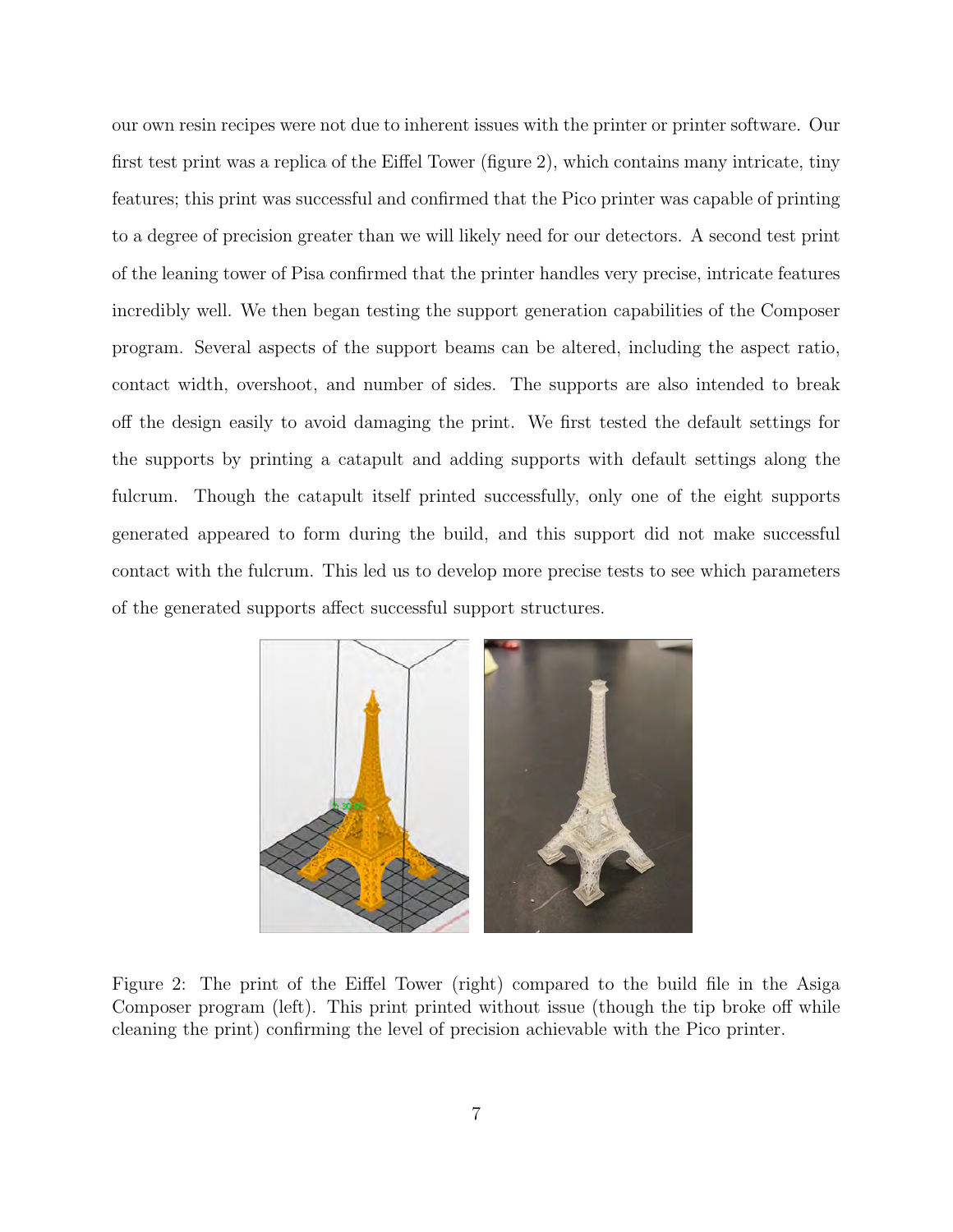The first test we developed featured four rectangular platforms of width 1 mm at heights ranging from 5 mm to 20 mm in 5 mm increments. Each platform is held at these heights by four cylindrical supports with different aspect ratios (fig. 3), and the overshoot of the supports was kept constant at 2 mm. The aspect ratio determines how far the base thickness extends up the support before narrowing to the contact width thickness. The contact width thickness is how wide the support is at its point of contact with the print. For this test, the base width was 3 mm, and the contact width was 1 mm. At each height, the aspect ratios were such that one support would have no widening at the base, and in this case was 1 mm in diameter throughout the column. The next support had a base of 3 mm that tapered to the 1 mm contact width thickness at around about 20% of the height of the support; the next support's based tapered at around 33% of the height; and the last tapered at 50% of the height of the base. This allowed us to observe the extent to which the wider base made for significantly stronger supports.

However, when we printed this supports test, the platforms did not attach correctly to any of the supports, which indicated that there could be other important parameters that we did not consider in the first test. We also questioned whether the thickness of the platforms affected the print, speculating that if they were too thin the first time, it could be difficult for the supports to attach well. We printed the test again with thicker platforms that were 2 mm thick instead of 1 mm, but the supports still did not attach correctly to the platforms. The only platform that attached at all was the 10 mm high platform, and it was attached primarily to the support which had a base width equal to its contact width. This suggested that in future tests, we should set the aspect ratio such that the supports do not flair at the base, but the lack of attachment on the other platforms makes this merely an assumption.

At this point, because of the relative failures of the first supports test, we considered using another program to add supports to the platforms and importing the build as one object, but this option would make the supports too difficult to remove without causing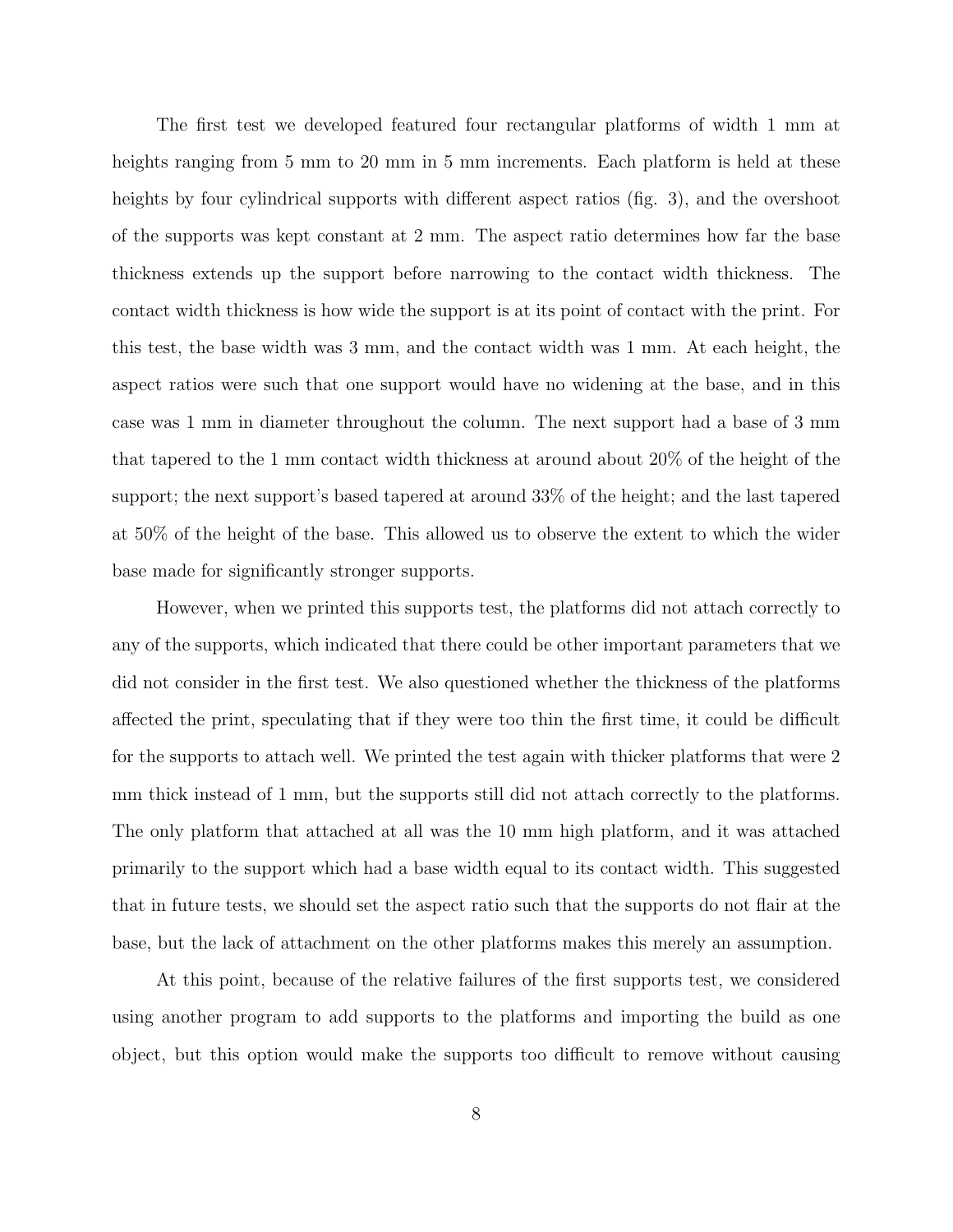damage to the print itself.



Figure 3: The platforms range from heights of 5 mm to 20 mm in 5 mm increments. Each is held up by four supports, whose aspect ratios are varied to explore the effect of base width on support strength. The overshoot of each support was 2 mm, and the more successful print of this test had platforms with a 2 mm thickness.

We then developed a second test to explore the effect that other support parameters could have on the support-platform attachment. In this test we kept the aspect ratio and platform height constant so that each support was 10 mm high and had equal contact and base width values. We instead varied the contact width (which is the same as the overall support diameter in this case) over a range of 0.5 mm to 2.0 mm in 0.5 mm increments. It also varied the overshoot, which is a measure of how far the support extends into the material. In the first test, the overshoot was 2 mm, which was greater than the thickness of the platforms. We speculated that this may have kept the supports from attaching properly to the platforms, so the second test had five sets of supports with an overshoot ranging from 0.0 mm to 2.0 mm. The design for this test is pictured in figure 4. The physical print from this test suggested that thicker supports with a larger overshoot will print most optimally, and the results from this test also suggest that keeping the contact width of the support equal to the base width results in more effective supports, which agrees with the result of the first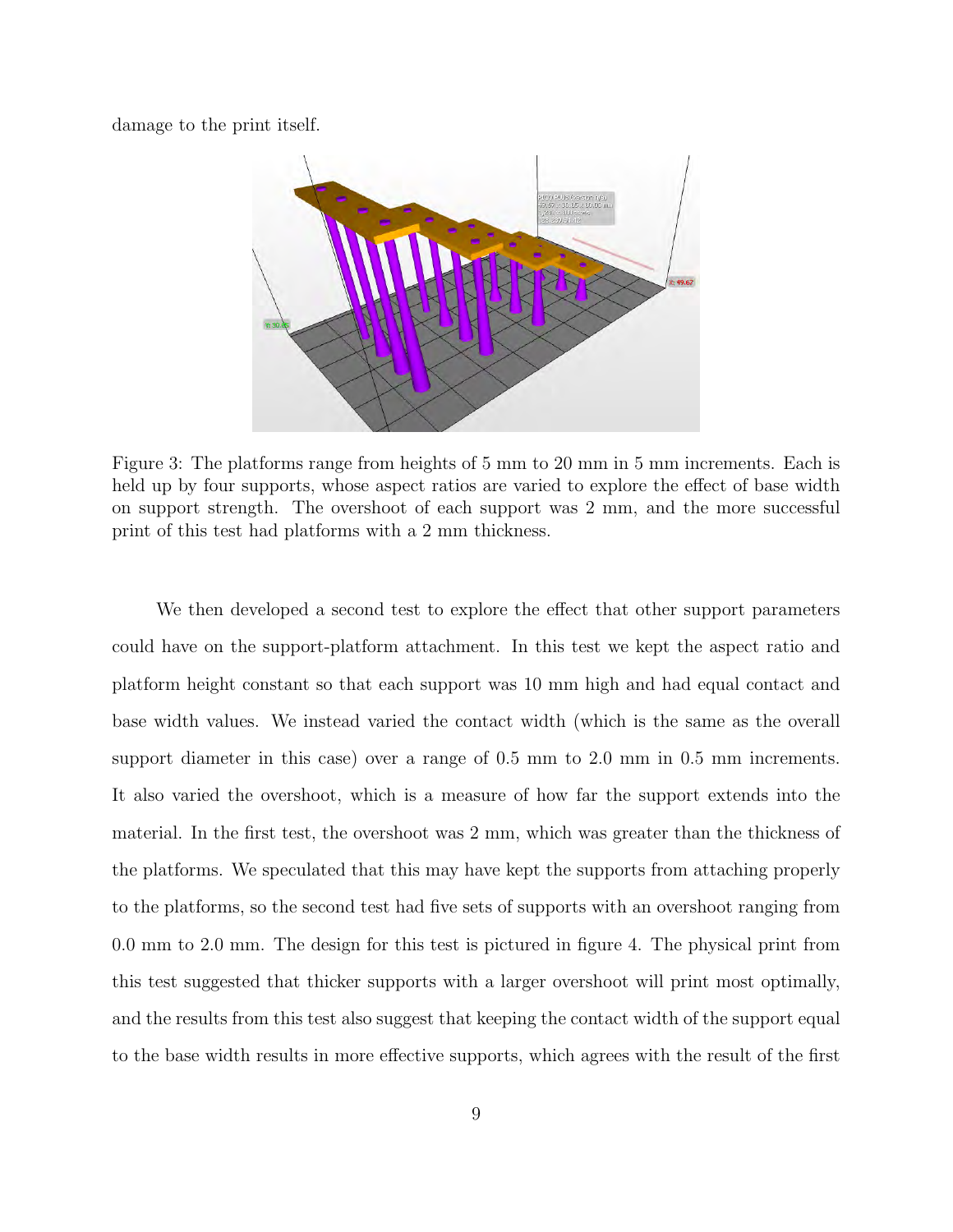supports test print. However, one disadvantage with large contact widths is that they are more difficult to remove from a print without damaging it, and may leave a larger rough area where it was removed. These tests will be of use later on when we begin printing detectors in more complex geometries that require supports for delicate features. These supports tests verified that the best settings for the generated support parameters are not aligned with the default settings in the Composer software. As calibrating the exposure time of our own fabricated resin proves to be complex, our knowledge of the optimal parameters will drastically reduce the time spent troubleshooting support generation with a less rigorously tested scintillating resin.



Figure 4: The 2 mm thick platforms are held up by four supports of thickness varied from 0.5 mm to 2.0 mm in 0.5 mm increments. Each platform is supported by a set of supports with the same overshoot, which ranges from 0.0 mm to 2.0 mm in 0.5 mm increments across the build platform.

#### Resin Fabrication

We have fabricated three batches of scintillating resin for use in the Pico printer. The first two are based on the most successful recipe from the Y. Mishnayot paper [4], which demonstrated  $27\%$  efficiency compared to traditional scintillating detectors. These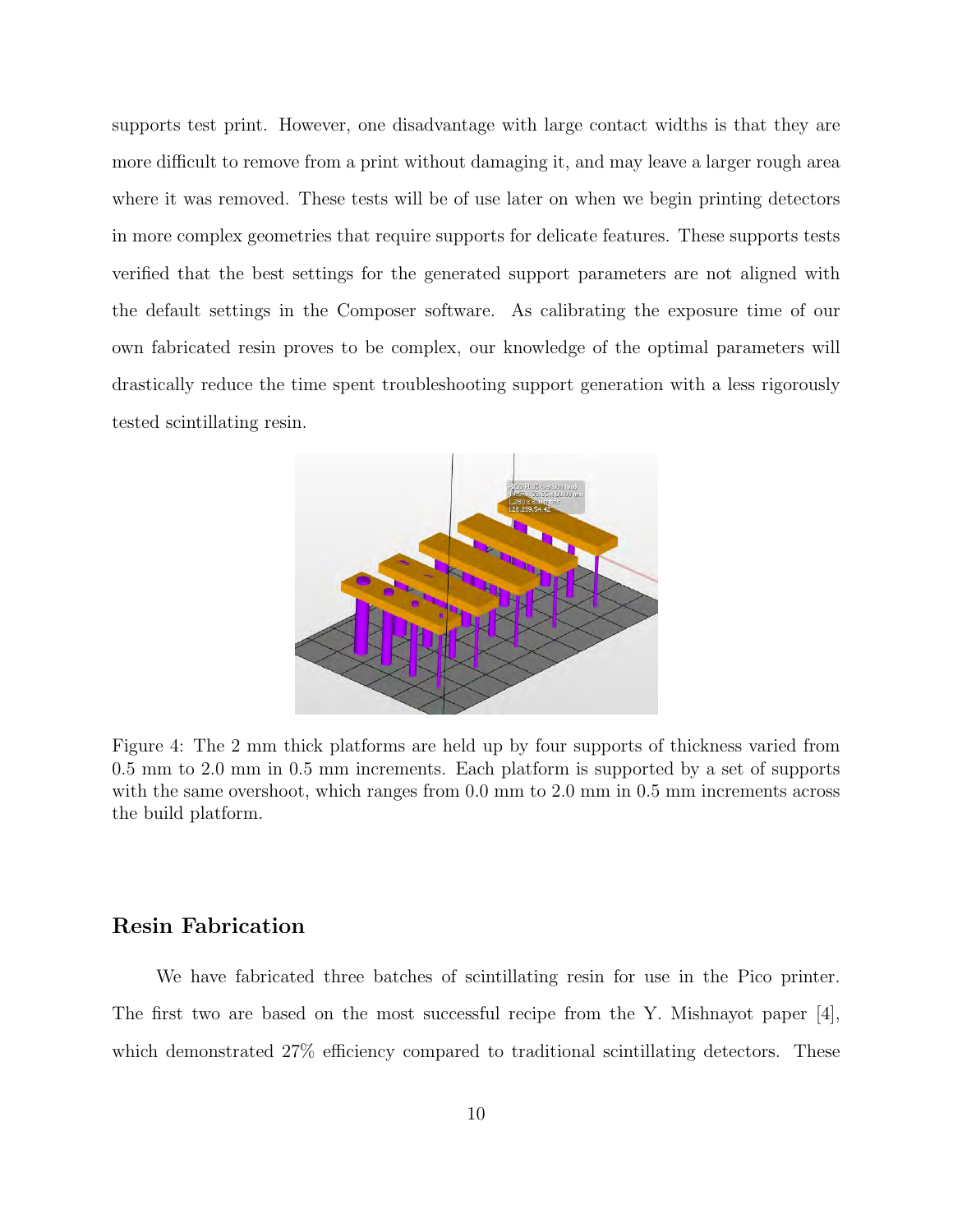two batches are referred to as Resin 1.0 and Resin 1.1 throughout this paper, because they are created from the same recipe with different concentrations. This recipe calls for five components. The first component is ethoxylated (15) trimethylolpropane triacrylate, commercially known as SR9035, is a liquid monomer which comprises the transparent liquid base of the resin and can be polymerized with UV light. Ethyl-2,4,6 trimethylbenzoylphenyl phosphinate, commercially known as Lucirin TPO, is a photoinitiator, which encourages polymerization of the monomer under ultraviolet light. The third component, 2,5-Diphenyloxazole, is commercially known as PPO and is a scintillating chemical whose peak emitted wavelength is 303 nm, which is within the ultraviolet light spectrum. The fourth component, 1,4-Bis(5 phenl-2-oxazolyl), also known as POPOP, is a secondary scintillating component; it acts as a scintillator as well as a wavelength shifter, which means that it converts the shorter emitted wavelengths from the PPO into longer wavelengths. These wavelengths peak at 410 nm, which is visible, violet light. It is easier to measure the scintillator emissions in this wavelength range as this is in the peak wavelength detection range of many photo-multiplier tubes, or PMTs. The last component, naphthalene, is an organic compound often used to improve the solubility of other chemicals in a solution; in this case, the naphthalene is aiding the solubility of our scintillating components. However, naphthalene is somewhat volatile; it can degrade over time, and it sublimates at high temperatures. Thus, we are testing this resin recipe along with another recipe developed by the Mishnayot group that omits naphthalene entirely to see how much degradation is visible throughout the testing process.

Our initial goal was only to replicate the results of the Mishnayot paper [4], but through correspondence with the Ron group, we learned that they had developed a new recipe for scintillating resin that did not call for the naphthalene component, and we decided to test this resin in parallel with the first resin recipe. The untested resin is referred to throughout this paper as Resin 2.0. This recipe still uses the PPO, POPOP, and TPO as the primary scintillating component, wavelength shifter, and photoinitiator, respectively, but omits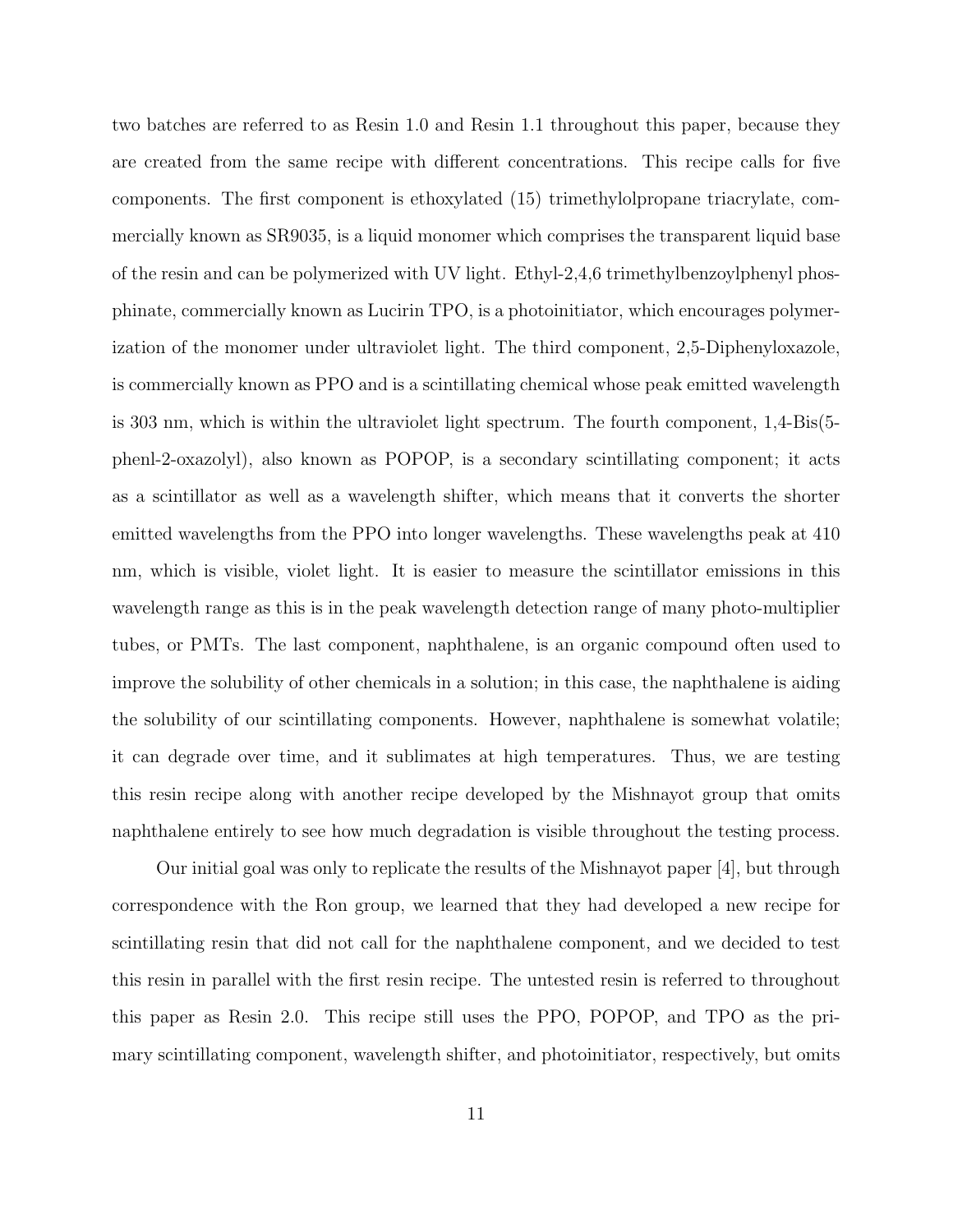naphthalene and replaced the SR9035 with another monomer. The new liquid monomer, ethoxylated (30) bisphenol A dimethacrylate is commercially known as SR9036. This resin was fabricated in a similar fashion to Resins 1.0 and 1.1.

The resin fabrication process was relatively simple for both recipes. To fabricate Resin 1.0 and Resin 1.1, we combined the proper concentrations (table 1) of SR9035 and TPO and stirred the solution for 30 minutes in a  $60^{\circ}$ C water bath. We then added the necessary concentrations of naphthalene, PPO, and POPOP to this solution and stirred for another 60 minutes in a  $60^{\circ}$ C water bath. For Resin 2.0, we combined the required concentrations (table 1) of SR9036 and TPO and stirred this solution for 30 minutes in a 60◦C water bath. We then added PPO and POPOP to this solution and stirred it again in a 60◦C water bath. However, likely because of the absence of the naphthalene in the recipe for Resin 2.0, the scintillating components did not dissolve as quickly into the SR9036 solution, and we stirred the solution for 80 minutes instead of 60 minutes to allow for better dissolution of the scintillators. Because these resins are light-sensitive and can be polymerized, we stored them in opaque metal cans to minimize unnecessary exposure to light outside of printing.

The first resin (Resin 1.0 in table 1) we fabricated has a slightly different percentage distribution of the chemical components from the Mishnayot recipe due to differences in our initial calculation methods, and so it was used only for exposure time calibration in the Asiga printer. The second resin (Resin 1.1 in table 1) used the same chemical distribution as Mishnayot's most efficient recipe and was used for both calibration purposes and as the printing resin for our first detector. Resin 1.1 is the most efficient recipe from the Mishnayot paper, but because of the volatility of the naphthalene, we were interested in testing not only the original recipe, but the unpublished recipe (Resin 2.0) provided to us by the Ron group.[4]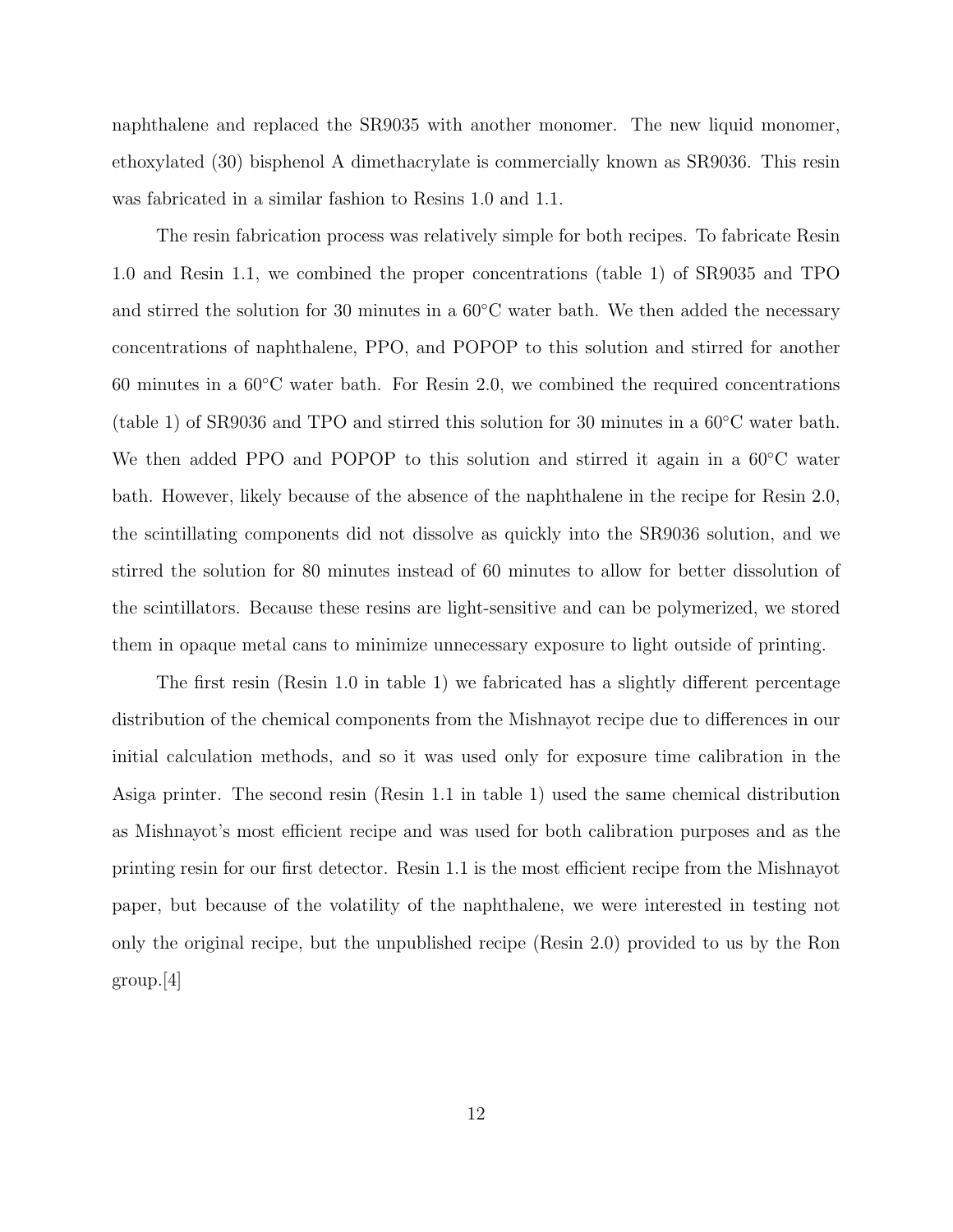|              | Resin 1.0 | Resin 1.1 | Resin $2.0$ |
|--------------|-----------|-----------|-------------|
| SR9035       | 85.35%    | 82.92%    |             |
| SR9036       |           |           | 97.92%      |
| Lucirin TPO  | 0.43%     | $0.50\%$  | $0.50\%$    |
| Naphthalene  | 12.87%    | 15.00%    |             |
| <b>PPO</b>   | 1.29%     | 1.50%     | 1.50%       |
| <b>POPOP</b> | 0.07%     | $0.08\%$  | $0.08\%$    |

Table 1: Concentrations of chemicals in each resin recipe. Resin 1.0 and Resin 1.1 are fabricated from the same recipe; only Resin 1.1 was used for all testing purposes after the initial printing calibration. Resin 2.0 is thus far untested.

#### Resin Printing and Calibration

These resins each require a specific amount of exposure to the ultraviolet light source in the Asiga printer in order to polymerize correctly. If a layer is overexposed, the surrounding edges of the exposed region may also begin to harden, and the print will be non-uniformly thicker (figure 5). If a layer is underexposed, the resin will not harden completely and may not attach to the previous layer correctly. This can lead to a build-up of hardened resin on the build tray and the print will taper off in size; for example, our underexposed cylindrical prints looked like cones as each layer failed to adhere completely to the one above it (figure 5). The exposure time of the clear, non-scintillating resin that came with the Asiga printer is 1.393 s/layer when the layer thickness is 0.025 mm thick. Mishnayot's paper confirmed that their 3D printed detectors were more efficient when printed with thinner layers (0.025 mm versus 0.075 mm), so we optimized exposure time for 0.025 mm layers as well.

There were several variables that complicated the calibration process. For calibration of Resin 1.0 and 1.1, we began by printing cylindrical prints with height 8.57 mm and diameter 9.66 mm with an ultraviolet light exposure time at 1.393 s/layer and altered the time for each successive print by 0.1 s/layer. The first print appeared to have excess resin towards the bottom edges of the intended shape, but since the sticking resin near the bottom may have been a side effect from the burn-in layers, we increased the exposure time incrementally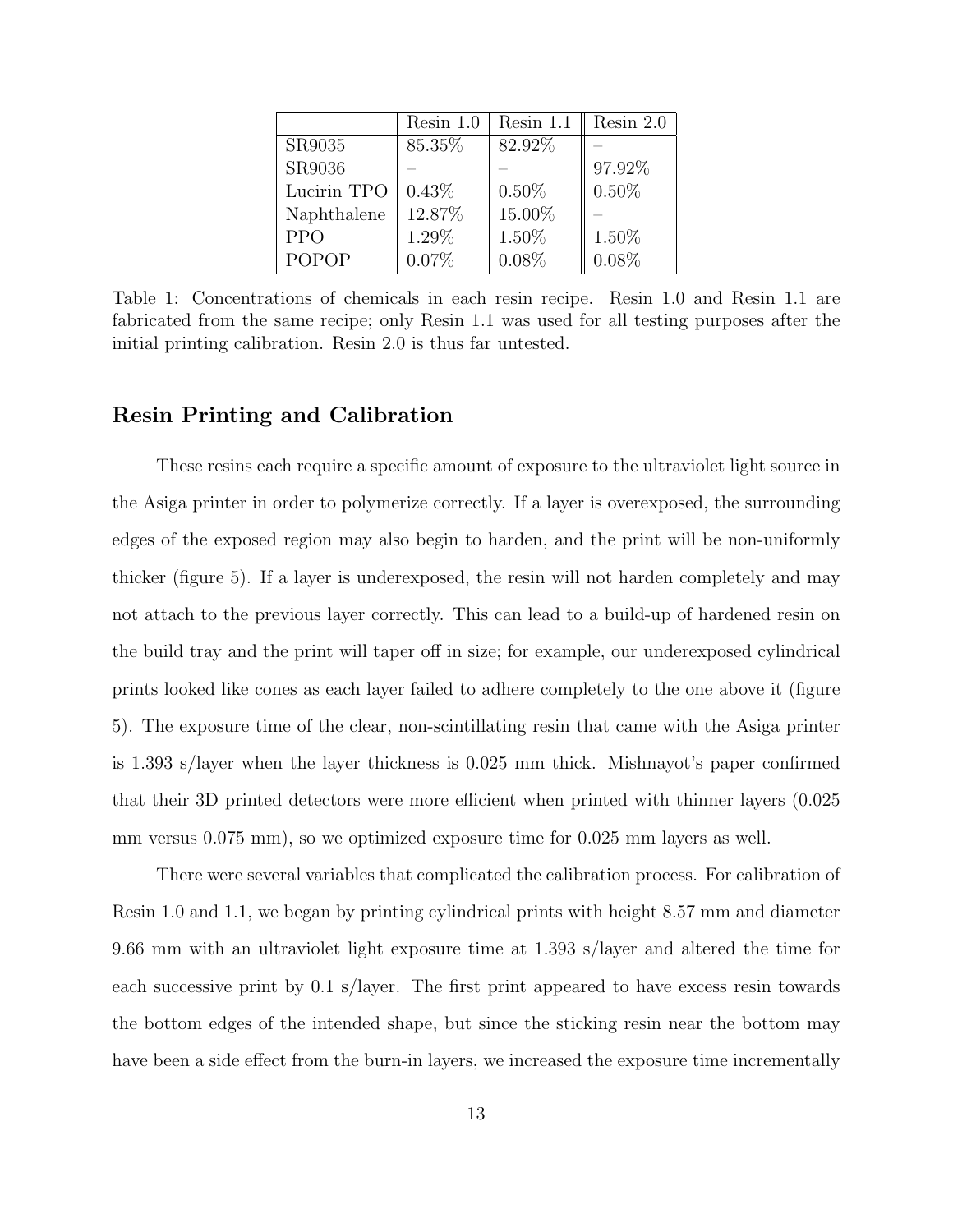

Figure 5: Three prints with Resin 1.0. The left is underexposed, evident by the tapering at the top of the cylindrical print. The center is correctly exposed. The right is overexposed, evident by the large, irregular rings of resin on the print as well as the overall print width, which is much larger than the intended width of 9.66 mm.

by 0.1 s/layer until the prints were obviously printing wider than expected across the entire print to confirm that it was overexposed. The burn-in layers are the bottom layers of a print which are exposed for a much longer time to the UV light in order to make them stick to the build platform. Because these layers are so heavily exposed, they can turn out thicker than the expected shape, and can cause distortion at the bottom of prints.

Once we confirmed that the prints were overexposed, we lowered the exposure time in 0.1 s/layer increments from 1.393 s/layer. Upon reaching an underexposed print, we then printed at exposure times between that time and the next lowest time, in this case, between 0.193 s/layer and 0.293 s/layer, and iterated until we reached a print that was exposed correctly. For the 9.66 mm diameter prints, the lowest functional exposure time was 0.268 s/layer. We define the lowest functional exposure time as the least amount of time the layers can be exposed while still maintaining the integrity of the print; we wanted to find this because at this exposure time there is the least risk for overexposing or warping the print. However, there appeared to be a range of exposure times over which the effects of overexposure appeared to be minimal; for example, the 9.66 mm diameter prints were not noticeably overexposed at 0.393 mm though the minimal functional exposure time is at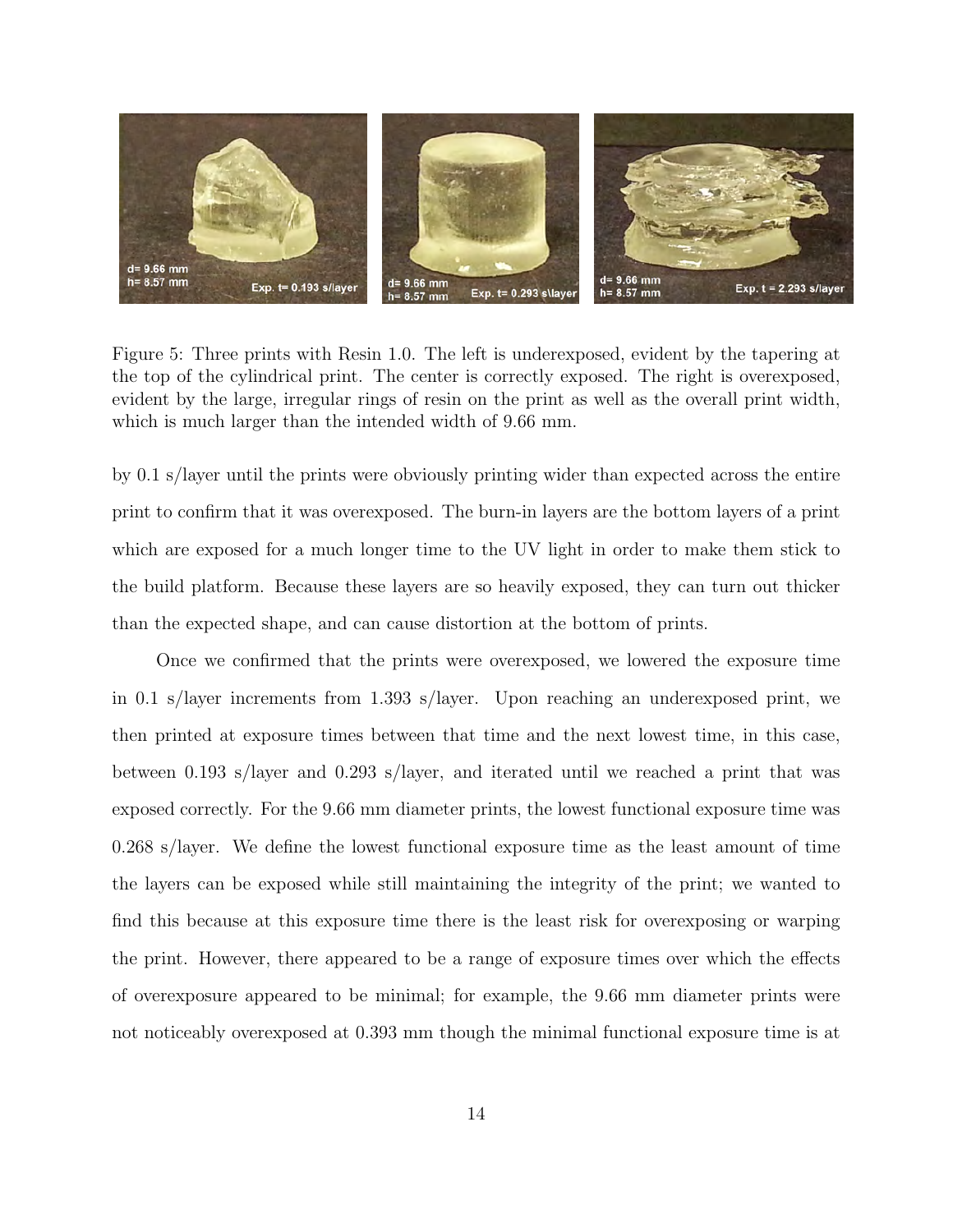0.268 mm. The full range of exposure times we explored at this diameter can be seen in figure 6, where the effects of overexposure can be more clearly seen through the spectrum of increasing exposure times. Figure 6 also shows how little the prints changed between the minimum functional exposure time, 0.268 s/layer, and 0.393 s/layer, demonstrating that there is an acceptable range of exposure times over which the prints can be printed without noticable distortion.



Figure 6: The results of a range of exposure times for Resin 1.0 and Resin 1.1. Evidence of overexposure becomes clear at  $t=0.593$  s/layer and becomes more dramatic as the exposure time is increased.

After finding the lowest functional exposure time for a the 9.66 mm diameter prints, we then increased the diameter of the prints to confirm that this exposure time was sufficient for all print sizes, but the print with height 8.57 mm and diameter 19.32 mm (twice the first print diameter) was very underexposed, and further calibration was necessary. This suggested that the minimum functional exposure time is dependent on the size of the features of the prints; however, because of the relatively unchanging characteristics of the prints within a few milliseconds of the exposure time for the 9.66 mm diameter prints, it is possible that a higher exposure time for thicker prints would not necessarily have a negative effect on the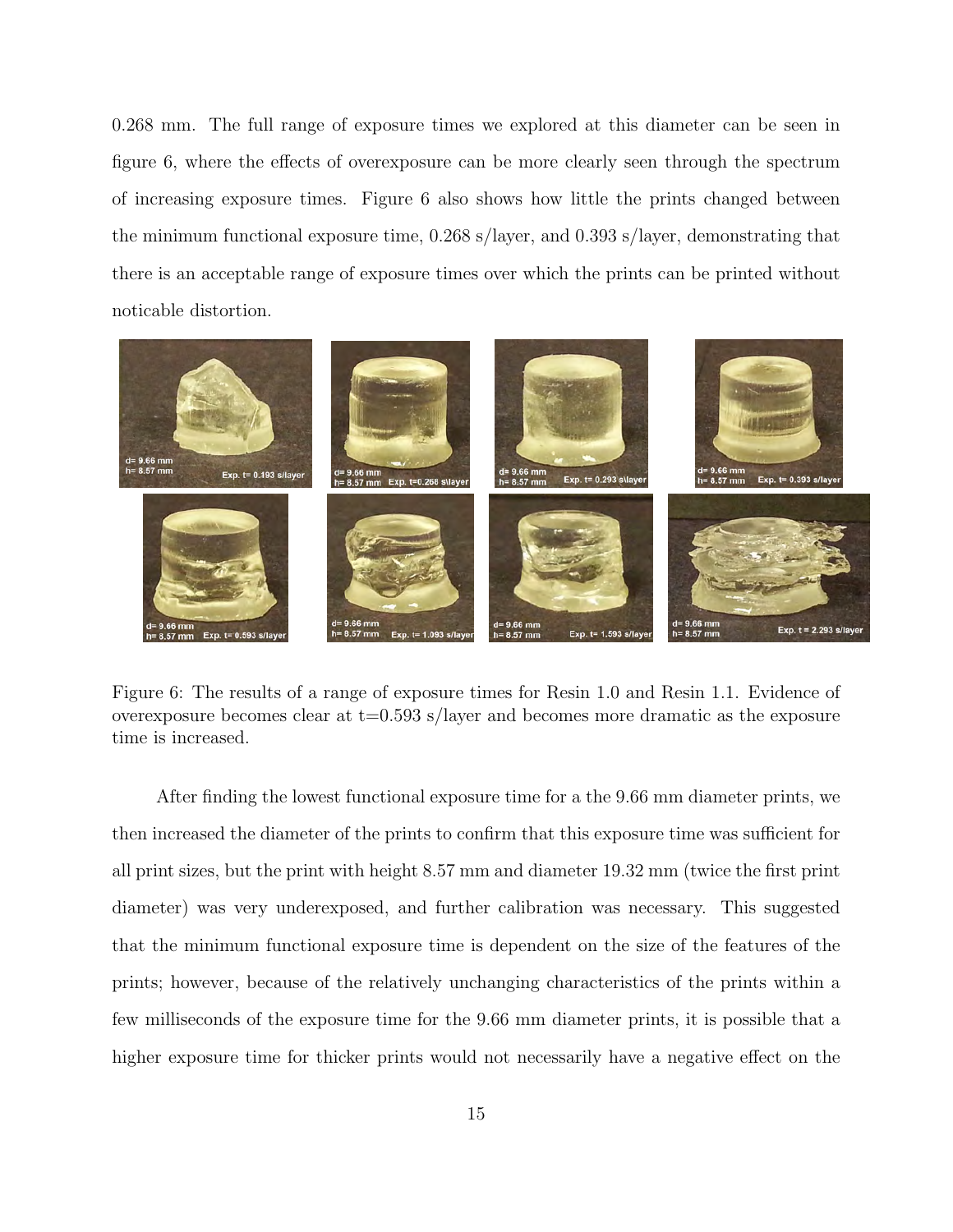integrity of thinner components in a print with strange geometries (for example, in a print where the features taper off). We found that the minimum functional exposure time for a 8.57 mm tall cylinder with diameter of 19.32 mm was 0.343 s/layer. Upon observing that the exposure time increased with diameter, we also attempted prints with the same diameter but twice the height (17.14 mm) to see if the height of the builds is a factor in the exposure time calibration, but our prints confirmed that height of the print had no effect (figure 7).



Figure 7: Two prints with Resin 1.1 which have the same diameter, but the print on the right is twice as tall. These prints showed that there was no variation in minimum functional exposure time due to print height.

At this stage in our calibration, we also explored the possibility of decreasing the burnin exposure time in order to decrease distortion of the bottom layers of the prints. The default burn-in exposure time is 8.743 s on the Asiga, but because our recipe for Resin 1.0 and 1.1 required a much lower exposure time than the non-scintillating printing resin, we speculated the burn-in time could also be scaled down to reduce distortion. At the higher burn-in exposure times, the excess resin surrounding the burn-in layer is also extremely brittle, and we hoped that by lowering the burn-in time we could avoid the non-uniform cracking of the bottom layers. However, we found that at the point when the burn-in layers no longer cracked upon removal from the build platform, the prints were at risk of detaching from the platform during the printing process, particularly with thicker, taller prints that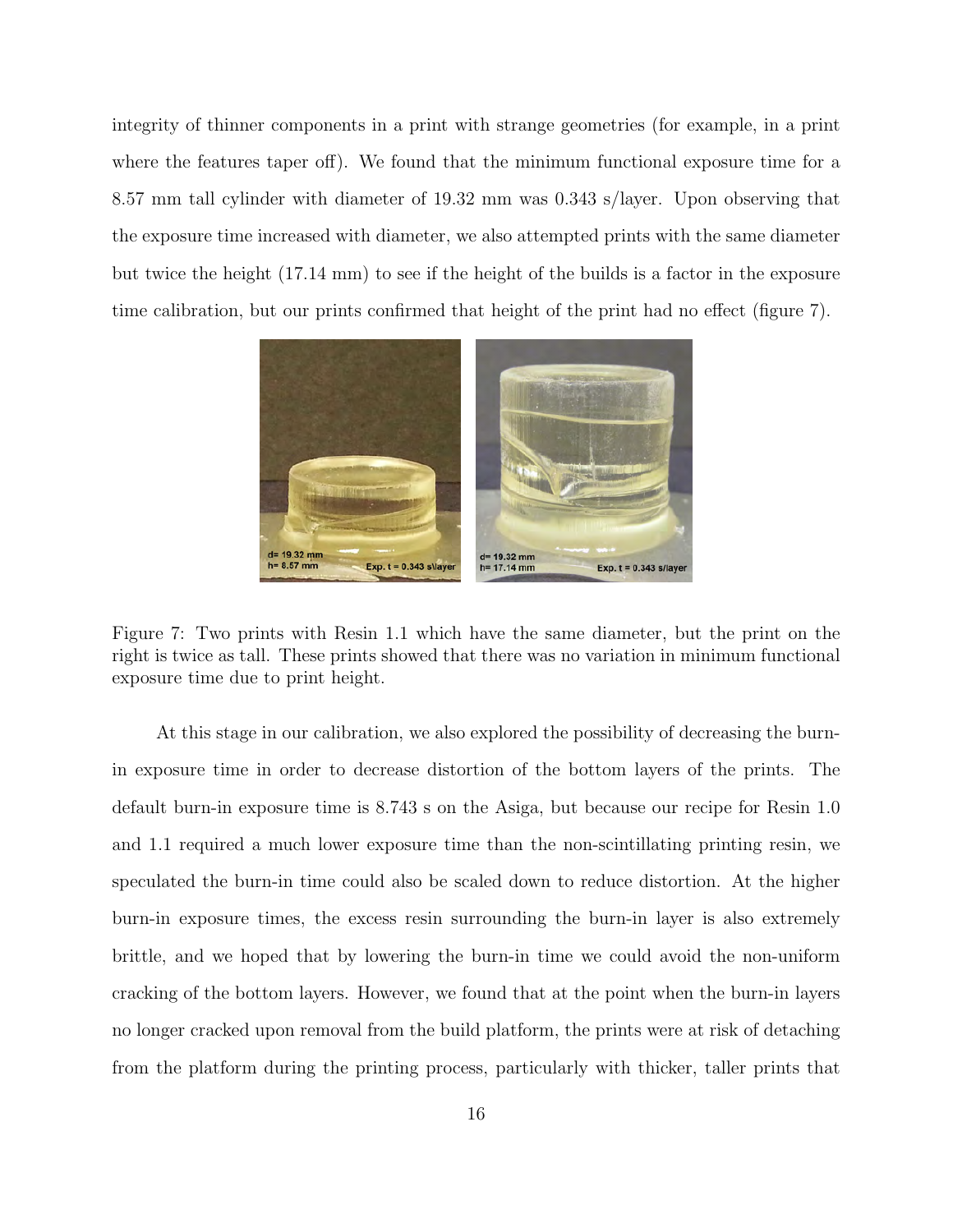are heavier. For the purposes of continuing with the calibration of the print exposure time, we defaulted back to the higher burn-in exposure time to guarantee that prints would stick to the build platform.

The final diameter for which we calibrated a minimum functional exposure time was 25 mm, which is the same diameter as the type of photomultiplier tube that we may later use to measure the emissions of our detectors [2]. This larger diameter requires a larger exposure time, 0.393 s/layer, as expected from our previous results. The samples we have printed with Resin 1.1, which will be used for further testing of the efficiency and durability of this resin recipe are cylinders with a diameter of 25 mm and a height of 30 mm. Figure 9 shows how the minimum functional exposure time varied with the diameter of the prints, which appeared to be a linear relationship.

Throughout the calibration process for Resin 1.0 and 1.1, we cured each print in the UV curing oven for 20 minutes. This process hardens the prints, but over-curing can cause the prints to become brittle and may cause cracking, so it is important to pay attention to the prints after curing to ensure that cracks do not appear over time. We cured the smaller prints for 20 minutes under the lamp, and we cured some of the larger prints for 30 minutes because of their increased thickness. However, some of the prints, both those cured for 20 minutes and those cured for 30, have developed cracks over time (i.e. that were not present immediately after curing) that penetrated the prints internally. Evidence of this cracking can be see in figure 8. Repeat prints of the print seen in figure 8 were cured for 5 minutes and also developed internally penetrating cracks, suggesting that the curing process itself is unnecessary for this resin recipe. A final print of the 25 mm diameter cylinder was not cured after printing, and thus far has not developed cracks, so this is tentatively a solution we will employ for prints of all sizes printed with Resin 1.1. This result, as well the as finalized exposure time, can be found in table 2.

Because the calibration of Resin 1.0 and 1.1 demonstrated that the minimum functional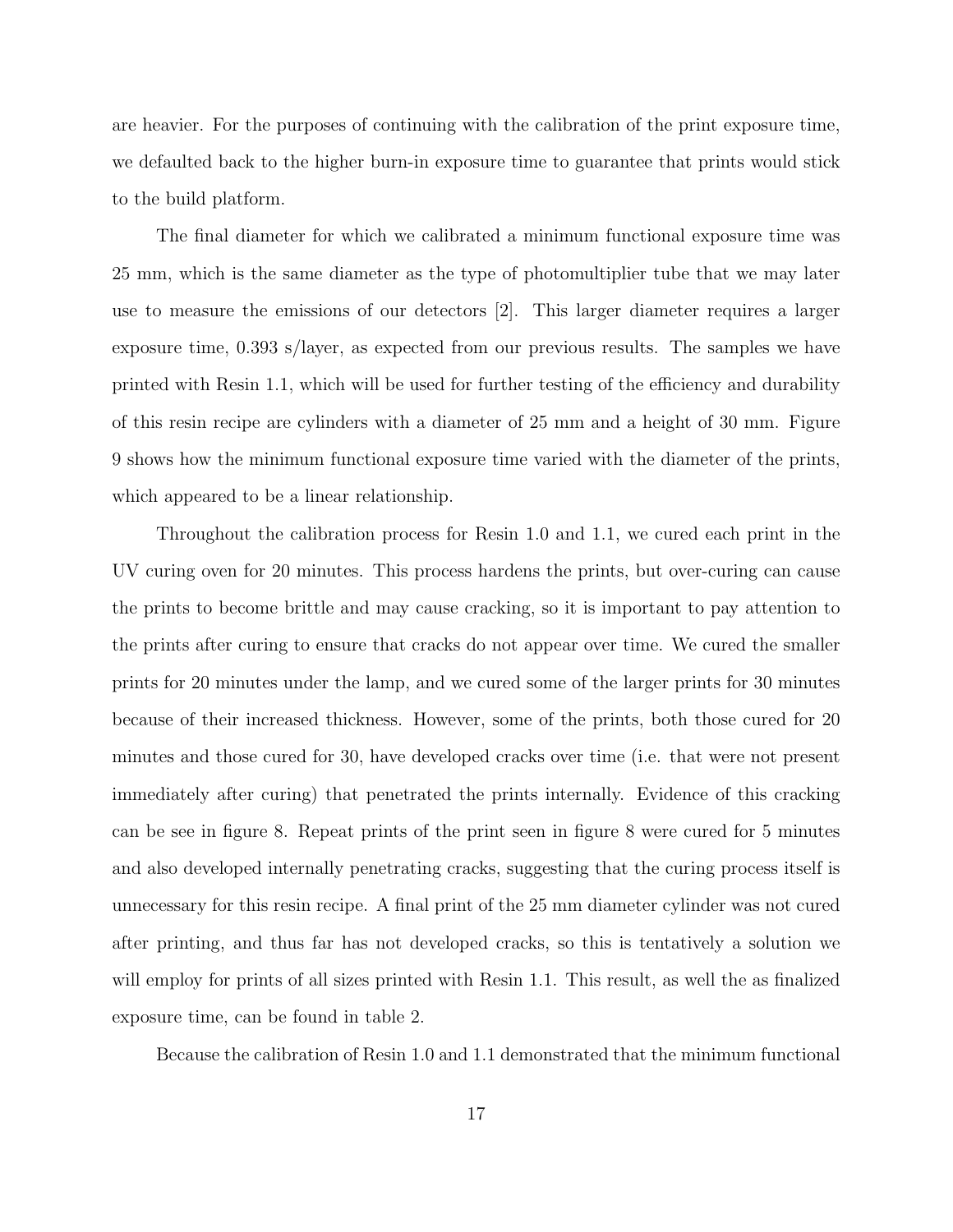

Figure 8: Large internal cracks evident on a print with PMT-compatible dimensions. These cracks developed days after the print was printed and cured for 20 minutes with an ultraviolet lamp. Repeated prints cured for only 5 minutes also developed internal cracks similar to these.

exposure time is greater for larger prints, we began calibration of Resin 2.0 with cylinders with a diameter of 19.32 mm and height of 8.57 mm instead of the smaller dimensions of the initial test prints used for Resin 1.0 and 1.1. We first printed these cylinders with an exposure time of 0.393 s/layer, the optimal exposure time used for Resin 1.0 and 1.1, but found that the prints were severely underexposed (figure 10). Because of the extent of underexposure, we increased the exposure time in larger increments, by 0.4 s/layer, until we had printed an overexposed print, and then printed at a time halfway between that time and the next highest exposure time, which in this case were 1.993 s/layer and 1.593 s/layer. However, it was quickly apparent that these prints were being affected by factors other than exposure time. The print at 1.193 s/layer had a typical appearance of underexposure (figure 11 ). However, prints in the 1.393 s/layer to 1.7.393 s/layer range appeared both underexposed and overexposed at the same time. These prints were bullet shaped, and the layers that didn't stick to them was found on the bottom of the build tray, as we would expect for an underexposed print. However, the extent to which the 1.993 s/layer print was overexposed,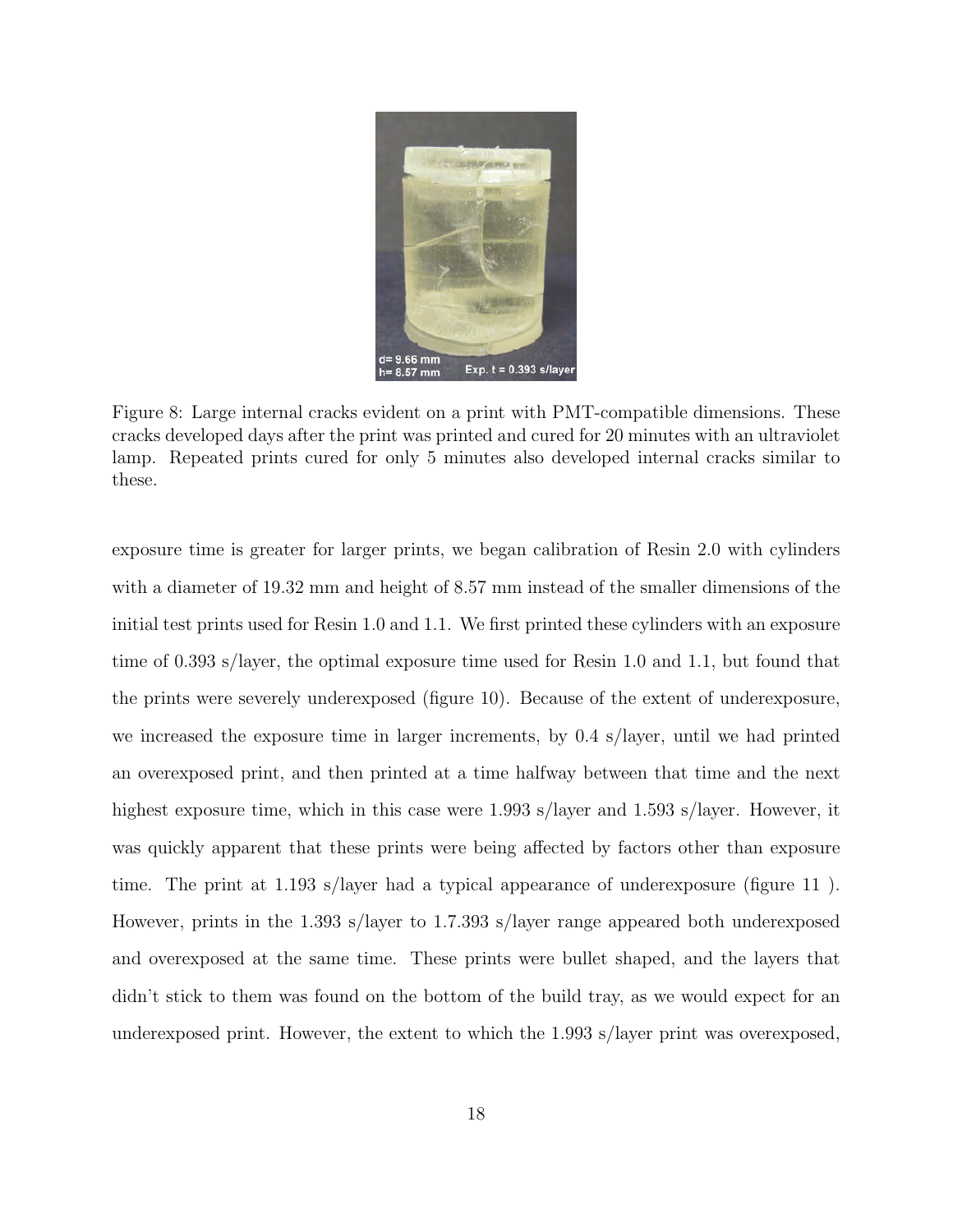

Figure 9: There is a linear relationship between minimum functional exposure time and print size for Resins 1.0 and 1.1. Larger prints with smaller features must still be printed with higher exposure times to ensure proper printing.

and the thickness and wide diameter of the detached layers found on the bottom of the tray suggested that the prints were indeed being overexposed (figure 12). From this curious issue, we speculated that there was something preventing our layers from sticking together as they should. Our first solution was to strain the resin with a fine mesh strainer, which would remove any particles of resin that were at all solidified.

We strained Resin 2.0 to remove these particles of partially or fully exposed resin from the tray, because solid particles in the resin can interfere with the prints. We found an unusually high amount of semi-polymerized particles. Particularly when prints are overexposed, it is more likely that resin surrounding a build will become semi- or fully-polymerized, but because it was not the focus of the ultraviolet light, it does not always attach directly to the build. We had to strain Resins 1.0 and 1.1 occasionally to account for this issue, but the amount of particles filtered out by the mesh strainer were relatively small compared to the amount filtered from Resin 2.0. This also suggested that our prints, though appearing to have the shape of underexposed prints, were in fact being overexposed during printing. How-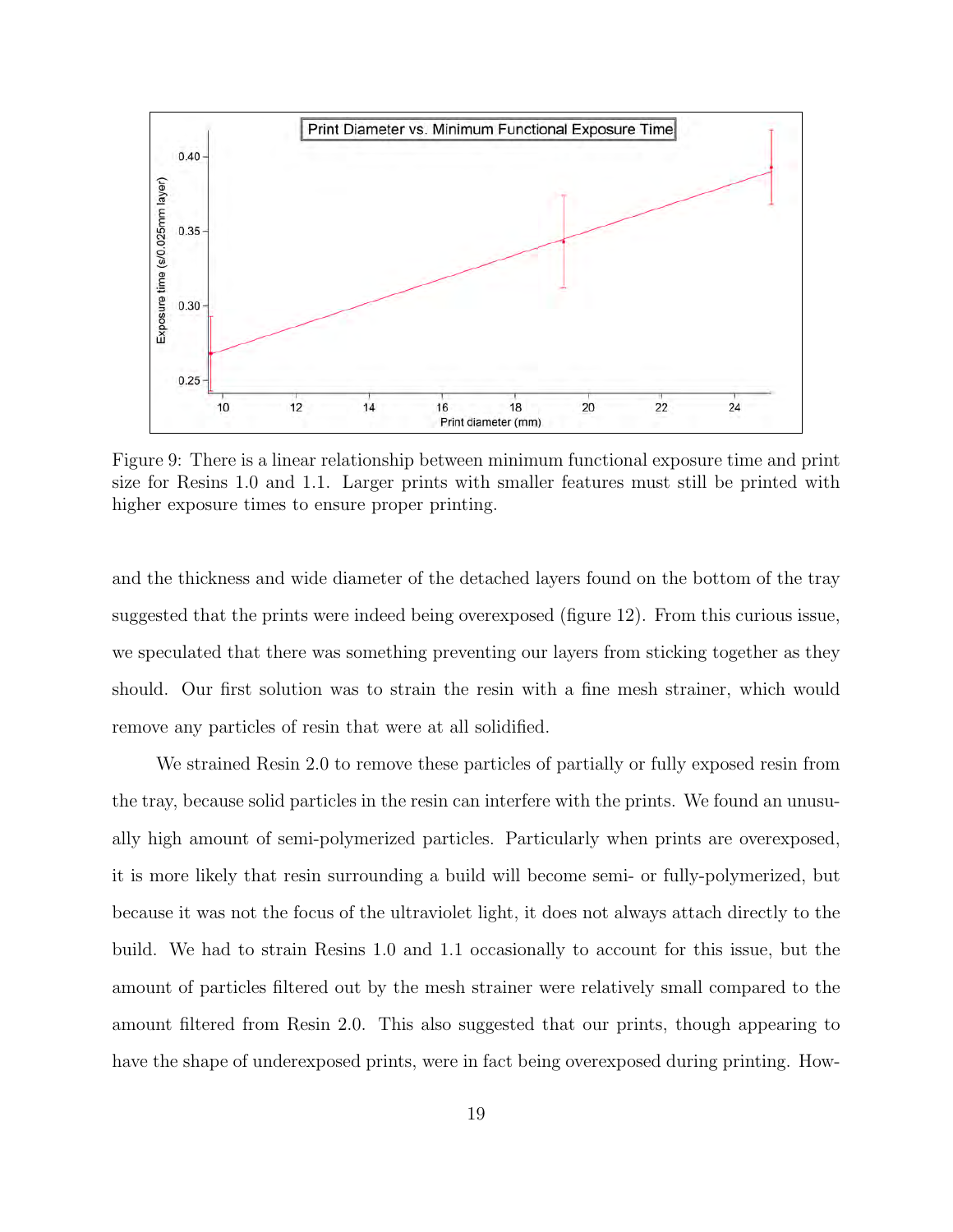

Figure 10: At an exposure time of 0.793 s/layer, this Resin 2.0 print was underexposed. This is evident from the bullet shape of the print (left) and from the size of the ring left on the resin tray, which is roughly the same diameter as the print. If the diameter of the print and the ring are the same, it shows that the ring is part of the build that did not stick correctly to the print and instead built up on the resin tray.

ever, the prints printed after our first straining of the resin were still not printing correctly, so removing the particles may have only treated a symptom of the problem.

The next potential issue we addressed was the temperature of the printing resin. The SR9036 monomer used as the base for Resin 2.0 has a suggested storage temperature range of 2◦C to 8◦C, and leaving the resin in room temperature conditions for extended periods of time while printing may have negatively affected the performance of the resin and changing its chemical properties. When we were not printing, wee began storing our Resin 2.0 in a refrigerator, and only printed with it for a few hours at a time to ensure that it did not stay in room temperature conditions for extended periods of time. However, perhaps because of the amount of time the resin initially spent at room temperature, the prints were still not forming correctly. The prints from after we began refrigerating Resin 2.0 did show some overall improvement, though, as these prints had flatter tops and appeared to taper only on the top edges of the cylinders. We are in the process of fabricating another batch of recipe 2.0 (table 1) and will keep this resin refrigerated at all times when it is not in use. If the refrigeration is the only issue, prints with the new resin using the method of constant refrigeration may allow us to see positive calibration results very quickly. For now, based on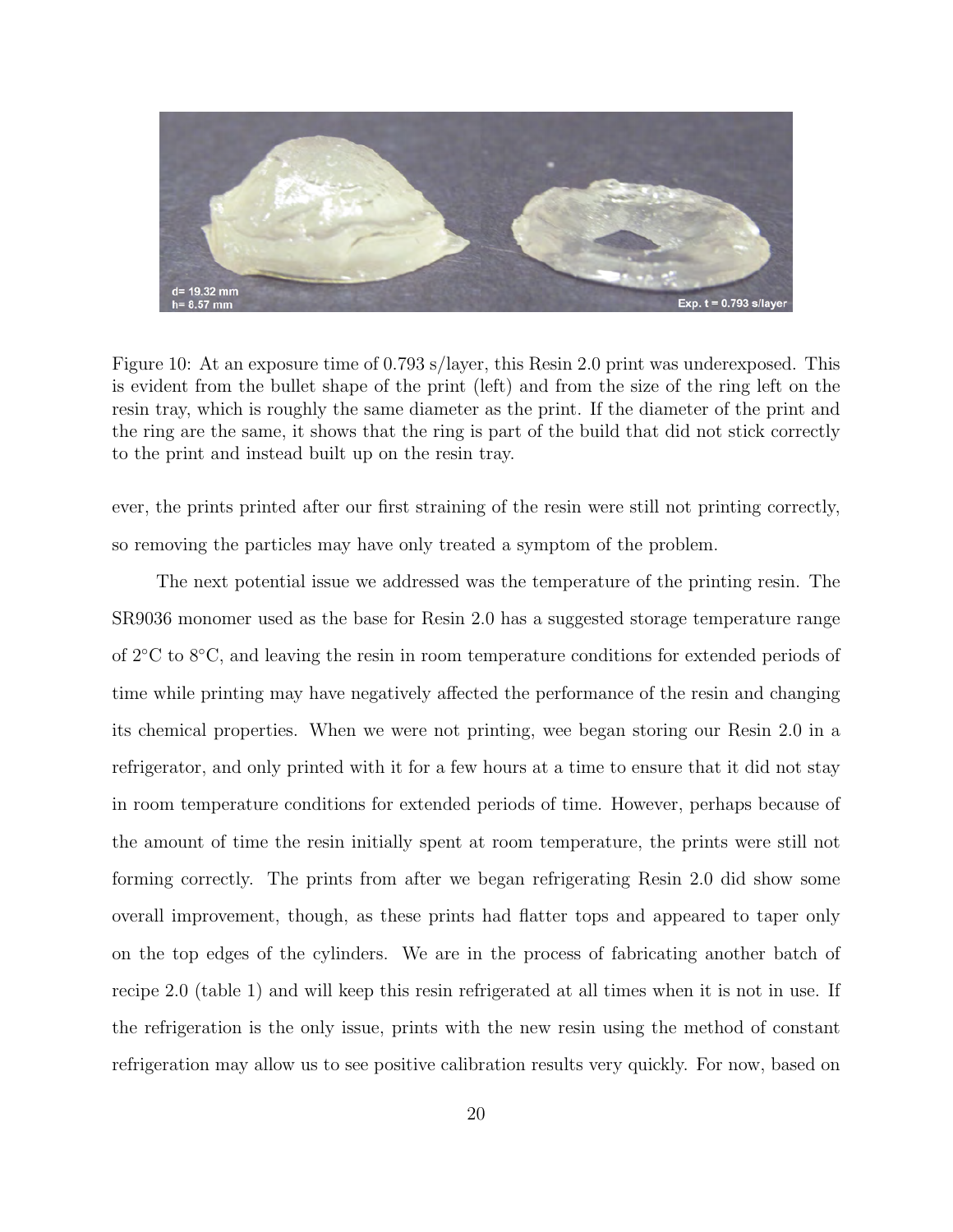

Figure 11: At an exposure time of 1.193 s/layer, this Resin 2.0 print was still underexposed. This built appears to be very close to a correct exposure because one side of the cylinder has printed correctly, and there is tapering indicative of underexposure on the other side.

the initial prints with Resin 2.0 (which were printed right after fabrication, and thus were not affected by the refrigeration issue) and the size of the overexposed detached rings on later prints, we can at least determine that the exposure time for Resin 2.0 is in a range between 1.193 s/layer and 1.593 s/layer. This result can be found in table 2.

The two resins evidently require much different exposure times, curing times, and storage methods for proper printing with the Asiga, and these findings can be found in table 2.Because of the difficulties we have faced with the calibration of Resin 2.0, the calibration step in this project is ongoing. However, because of our successful prints with Resin 1.1, we have begun work on the next step in the project, which is testing the efficiency of our prints, though our focus is still on calibrating the exposure time for Resin 2.0. In the next step of testing, we will measure the emission spectra of these prints to determine their overall efficiency and whether they function similarly. These detectors were printed in cylindrical shapes because a circular face will align the ends of the detectors with the face of a PMT. Commercial scintillating detectors are typically rectangular prisms; we will be able to account for this difference during the measurement of emission spectra to determine the efficiency of our detectors.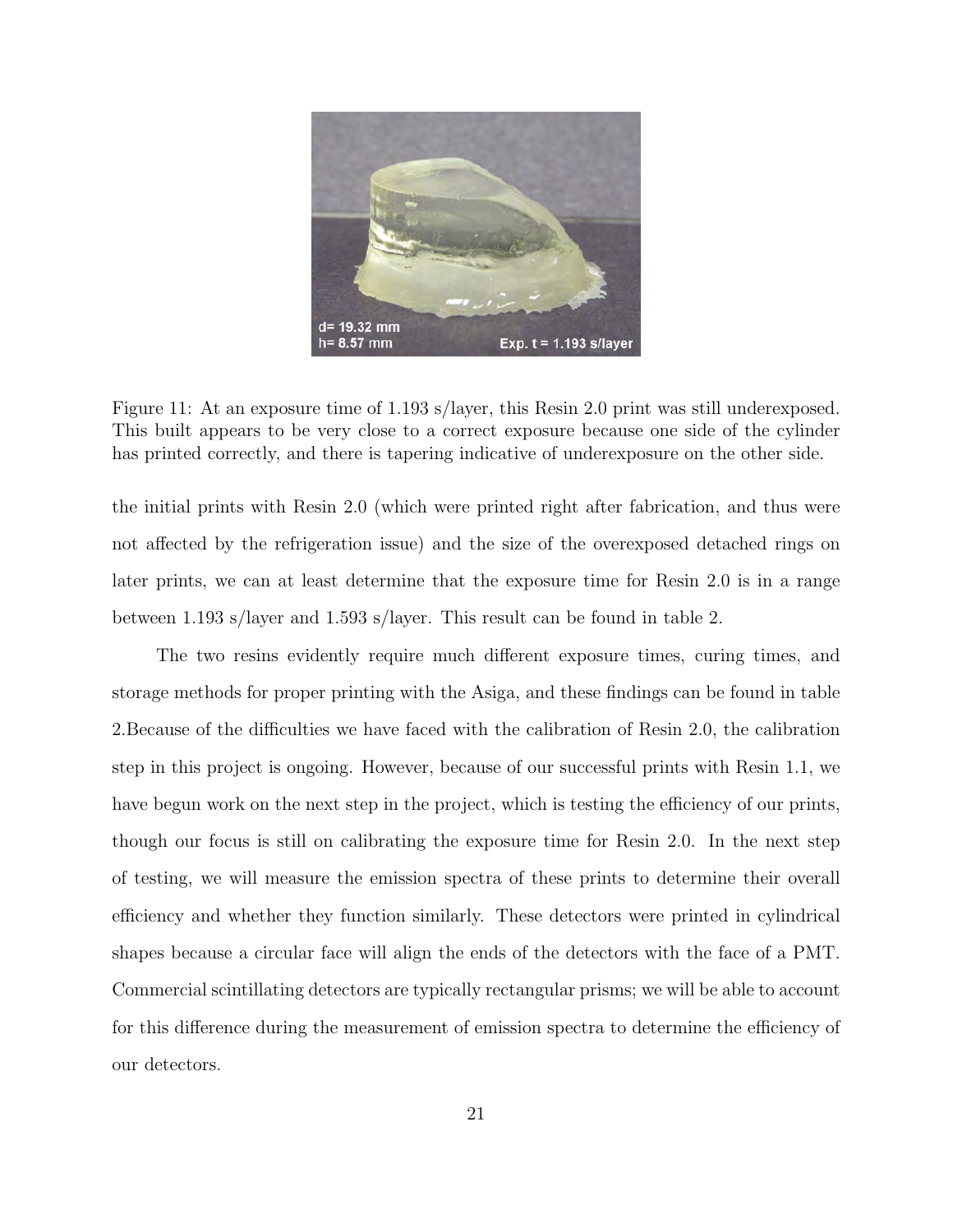

Figure 12: At an exposure time of 1.593 s/layer, this Resin 2.0 print appears both overexposed and underexposed. The print (left) tapers like an underexposed print, but the ring of unattached polymerized resin stuck to the resin tray is much wider than the diameter of the print diameter. The ring is being overexposed during the printing process and mimicks the wide, irregular rings found on overexposed prints where attachment is not an issue.

### Gathering Emission Spectra

Our primary method for testing the utility and durability of our printed detectors will be to measure the emission spectra of the scintillating detectors with a monochromator. We will expose our detectors to a low energy radiation source in order to stimulate the scintillating compounds in the detectors and cause them to emit light. The radiation source, our detector, and the opening of the monochromator will all be contained in a blackbox to ensure the emission spectra are measured accurately. We are currently in the process of procuring a monochromator for this setup and building a blackbox suitable for our needs. A diagram of this setup can be seen in figure 13.

Using a monochromator to measure emission will allow us to not only measure the total amount of scintillator emission from the detectors for a given amount of radiation exposure, but also determine the emission spectrum of each detector. Because the POPOP scintillating component shifts shorter wavelengths into the violet light range, we expect to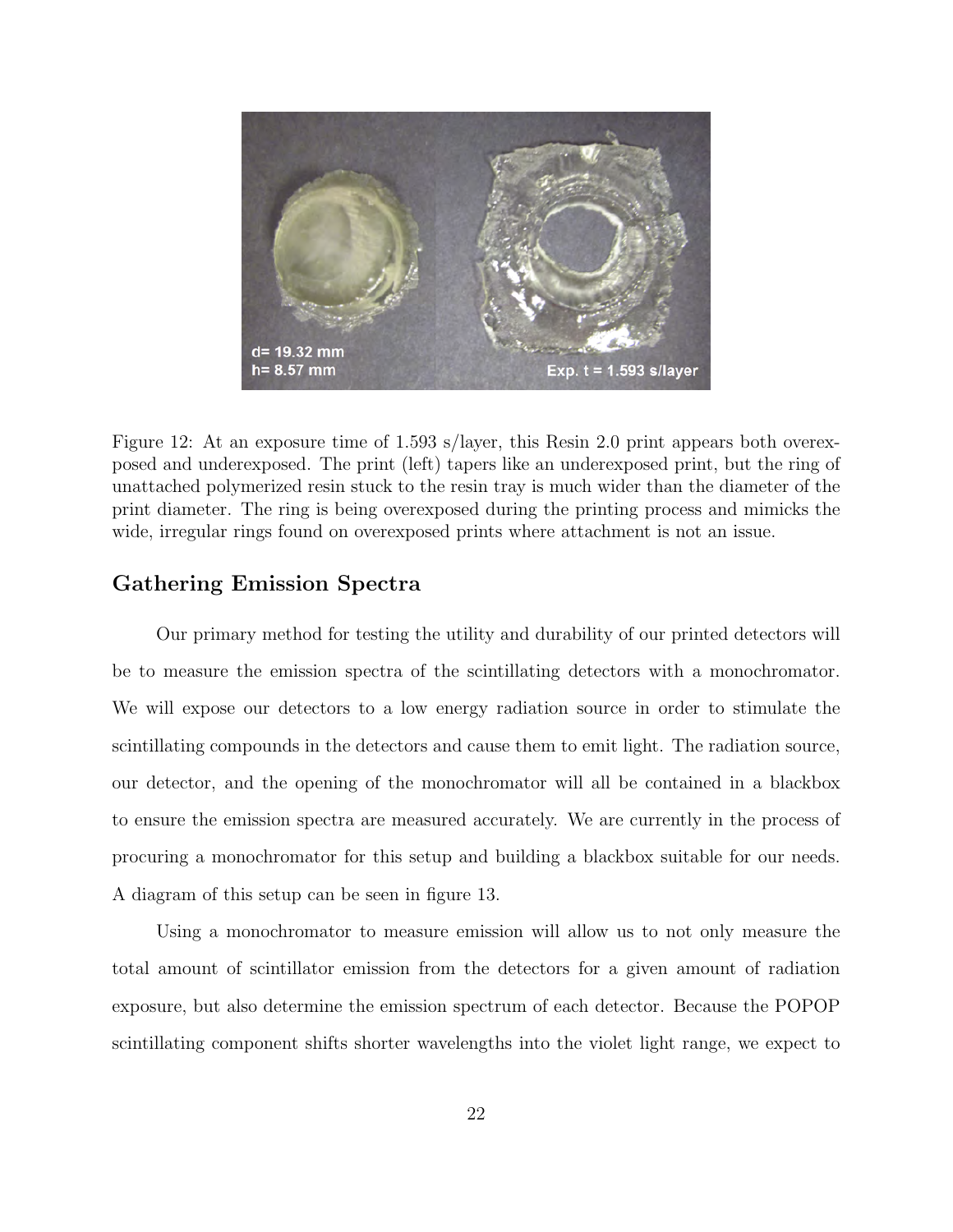|                        | Resin $1.0$      | Resin $1.1$     | Resin $2.0$                                                                          |
|------------------------|------------------|-----------------|--------------------------------------------------------------------------------------|
| Exposure Time          | $0.393$ s/layer  | $0.393$ s/layer | $1.193 - 1.593$ s/layer                                                              |
| (for a 0.025 mm layer) |                  |                 | (range)                                                                              |
| Curing Time            | $0 \text{ min}$  | $0 \text{ min}$ | $30 \text{ min}$                                                                     |
| <b>Notes</b>           | Not used for     |                 | Resin must be                                                                        |
|                        | efficiency tests |                 | $% \left\vert \left( \mathbf{1}_{\mathbf{1}}\right) \right\rangle$ refrigerated when |
|                        |                  |                 | not in use                                                                           |

Table 2: Final calibrated exposure times, curing times, and additional requirements/comments for each resin recipe. Because Resin 2.0 is still proving difficult to print correctly, we can at present only provide a range in which the most optimal exposure time lies.

see a peak in this area on the spectra. However, other areas of the spectra may allow us to normalize our emission data with the emission spectrum of a traditional scintillating detector in order to determine the relative efficiencies of our detectors, which is necessary because of the geometrical differences between our detectors and commercial detectors. In areas of the spectra where we see little emission for all of the detectors, as well as a similar shape to the emission spectra in these areas on our detectors' emission spectra and the spectrum of commercial detectors, we can normalize our own data to fit the commercial detector's data in an area of the spectrum where we see these similarities. By superimposing our normalized emission spectra data on the commercial detector's spectrum, we can look at regions where the intensity of emissions are vastly different and determine how much more light is being emitted by the commercial detectors in those regions than by our detectors. This will give us an estimate for the overall efficiency of our detectors. This will also give us an opportunity to see how the efficienty of Resin 2.0 compares to the efficiency of Resin 1.1, because Resin 2.0's relative efficiency has not been determined yet. This step in the project is ongoing as well, as we are currently working to assemble the setup seen in figure 13.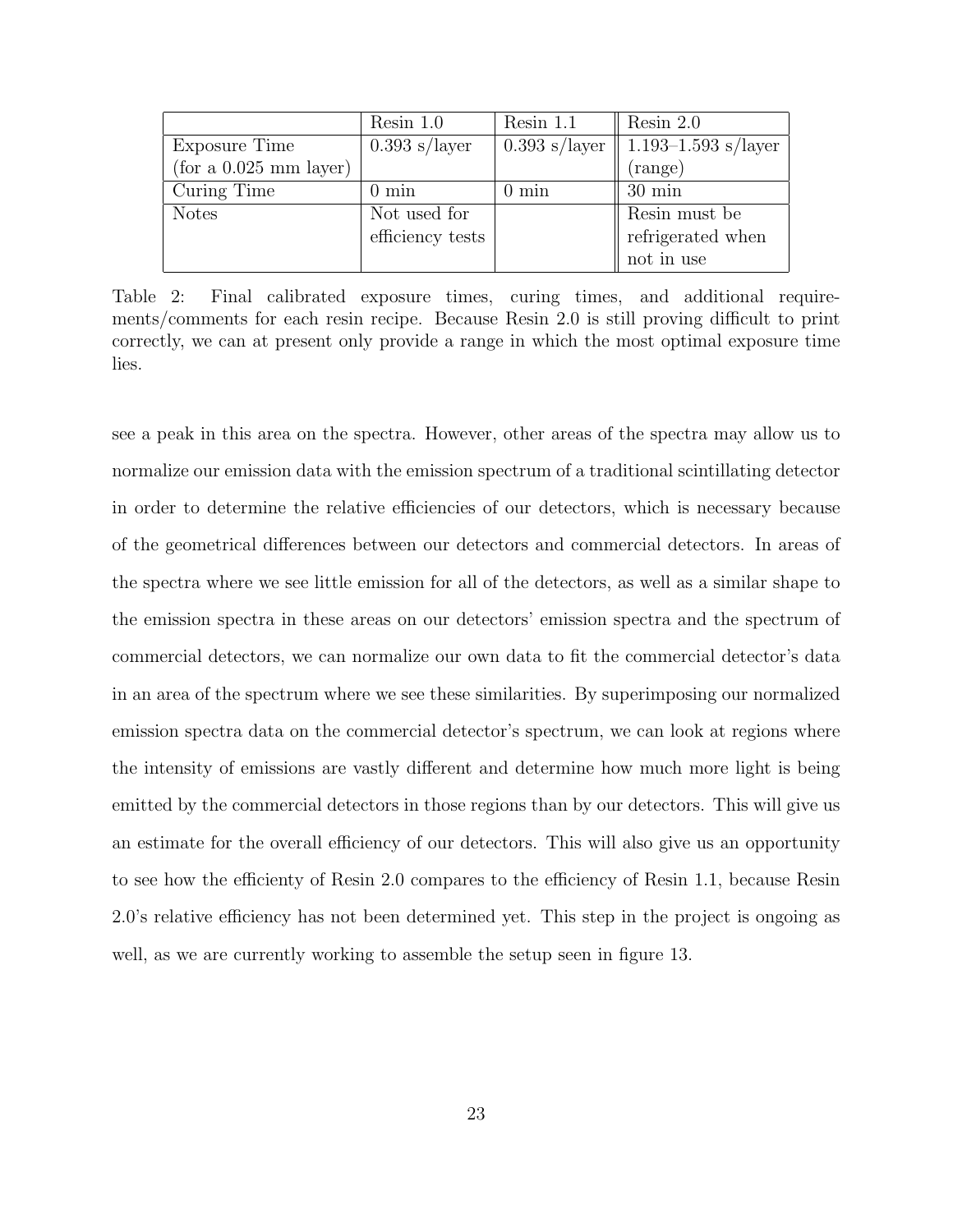

Figure 13: The setup for the initial emission and efficiency testing of our detectors.

## Future Work

The next step after gathering emission spectra and analyzing the efficiency of the detectors will be to study how the detectors react to being held in vacuum conditions and at low temperatures. Our initial method to test the detectors' durability in these extreme conditions will be to submerge the detectors in a low temperature, vacuum environment for some period of time, and then gather emission spectra from the detectors again at room temperature (in the same monochromator setup seen in figure 13) to see whether they have lost any ability to scintillate or detect radiation. There may also be obvious signs of degradation of the detectors if the vacuum or low-temperature conditions cause them to discolor or crack. For this step, we have already machined a simple clamp to hold our printed detectors in place on a dewar used in the Vertical Test Area (VTA) at Jefferson Lab, which is where the niobium cavities go through testing at low temperatures. Our two kinds of detectors may react differently to this testing because of the presence of naphthalene in Resin 1.1, so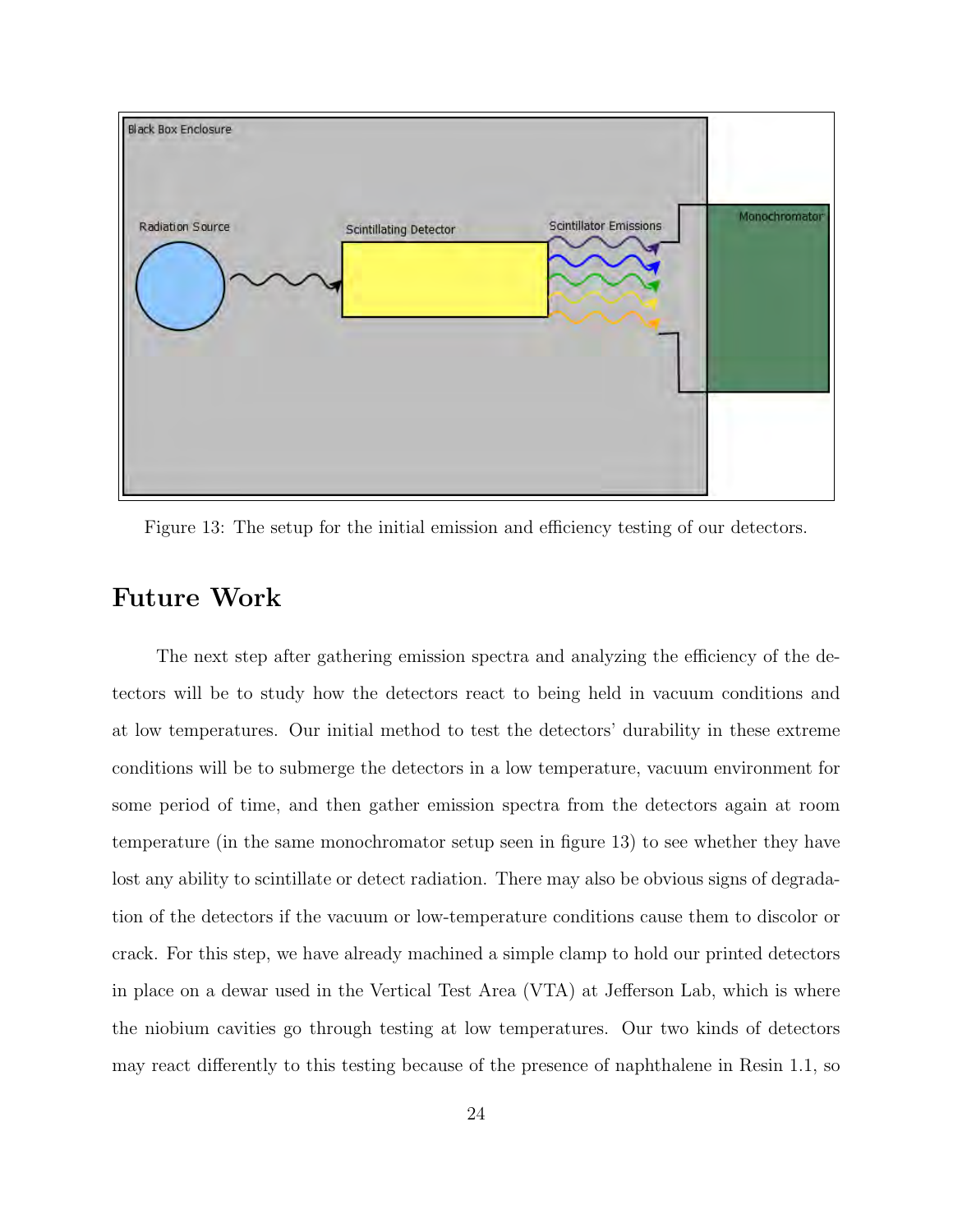this step may also eliminate one of our recipes if one behaves vastly better or worse than the other under these new conditions. If the detectors react similarly to the vacuum and cold conditions, whether it be with no degradation at all, extreme and immediate degradation, or a steady decline in scintillating performance over time, we may need to revisit the resin recipes and determine what components we can add or tweak to increase the stability of our detectors over time and under extreme conditions.

If the detectors perform well after being held in these conditions, we can then develop tests to determine how well they perform in the presence of these conditions. Instead of measuring emission spectra generated by a radiation source, we would submerge the detectors in the dewars again, but we would this time include some way to measure the detectors' emissions. As niobium cavities develop field emitters during production and testing, there would be field emission in the dewar that would stimulate our detectors and cause scintillation. The success of this experiment would determine whether our detectors could work as a new form of field emission detection during new cavity testing; if they were a viable option, we could then print the detectors with more complex geometries in order to fit them in the concave areas along the outer cavity walls (figure 1). As field emitters appear to form along these curves within the cavity [3], this area along the outside of the cavity will be the best place to put a detector for maximum emission detection. If the detectors do not perform well under low temperatures, they may still be viable for use in emission detection in the accelerator facility. In CEBAF, each niobium cavity is contained within a cooling chamber that keeps it at a low temperature, so we would not be able to place detectors directly around the cavities in this area. However, the joints where each niobium cavity is joined to the next are uncovered by these chambers, and placing detectors around these joints would allow us to measure field emitted electrons that strike the wall of the joint as they pass through. Detecting the extent of the field emission within the accelerator enclosure is important for determining the additional heat load caused by the emissions, which must be compensated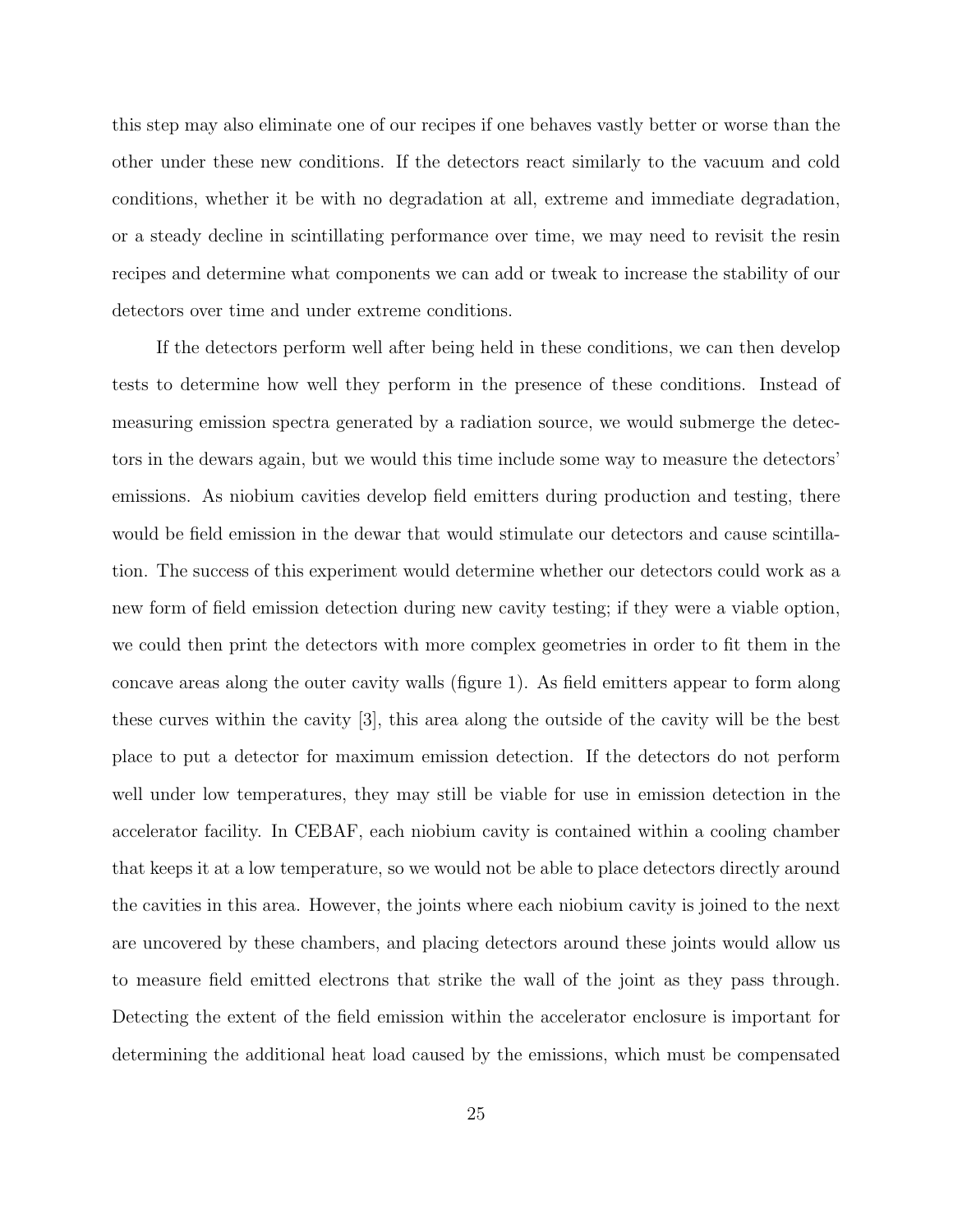for in the cooling chambers.

## Conclusion

This project started as an attempt to replicate the results found by the Ron group in the Mishnayot paper [4]. However, it expanded with the addition of a second resin formula, and the current focus of the project is the successful calibration of this resin in order to print detectors that we can begin probing with a radiation source in order to obtain emission spectra. At this point, we are also in the process of assembling all the components of the set-up needed for measuring the emission spectra of the detectors. Though I will conclude my work on this project shortly, the testing and trial phases of the project will be continued by other undergraduates who will take over this project. Since we are in the early stages of testing these detectors, it is likely that in the coming months we will determine what can be done with the detectors we have created in their current state, and what can be done to improve them for future use. However, there is still much work to be done before these detectors can be considered viable for use in field emission detection in the niobium cavities used at Jefferson Lab.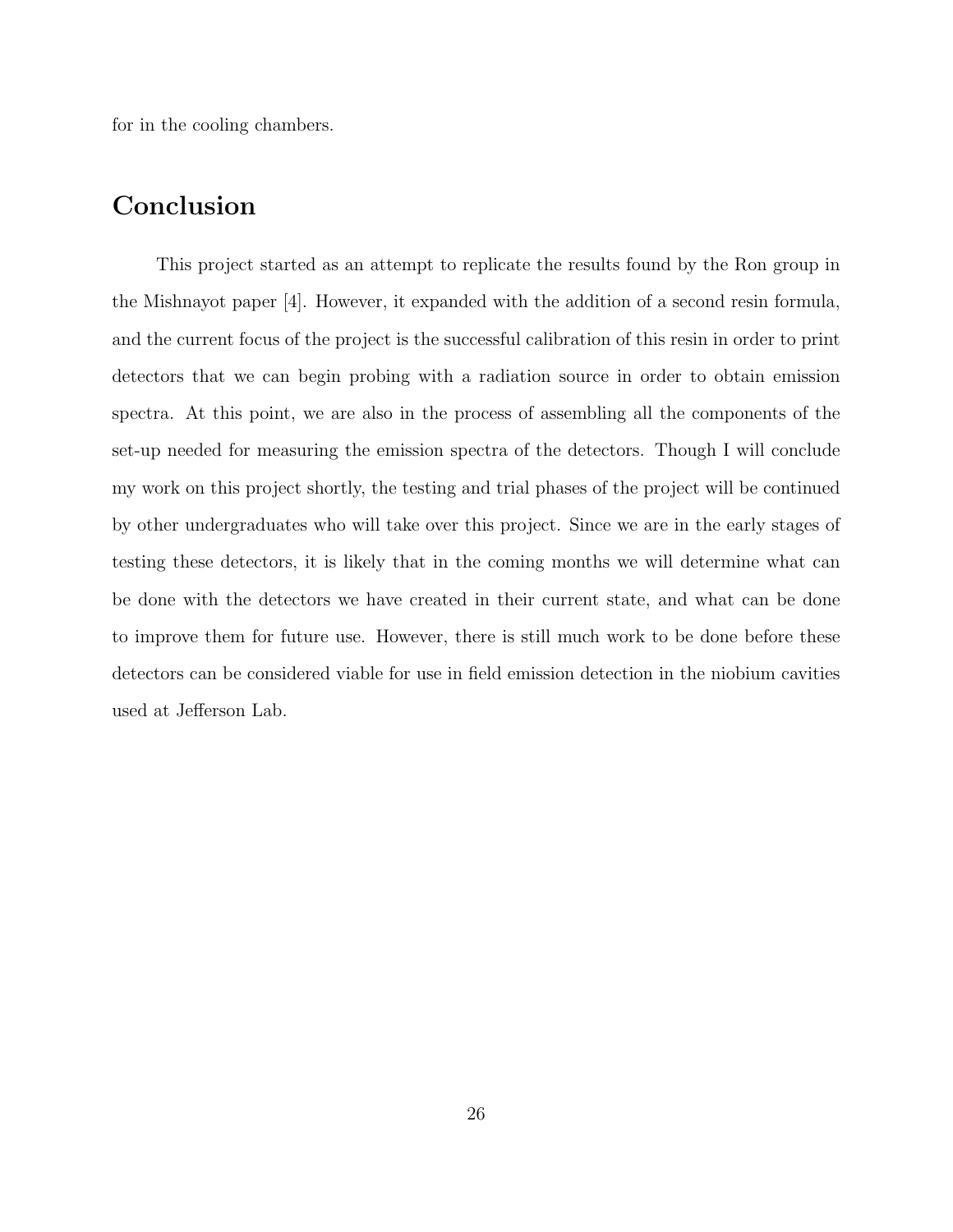## Acknowledgements

I would like to thank the people who have helped me throughout the course of this project, including my advisor Wouter Deconinck for overall project support and consultation. This project required a lot of completely new supplies, sometimes things that were not apparent in the beginning of each step of the project but became necessary to continue on, and Wouter's insight into what we needed and the speed with which he made sure we got it was incredibly helpful. A huge thank you as well to Will Henninger for helping me out in the machine shop, Valerie Gray for her help with troubleshooting the Pico 3D printer, fine tuning the printing process, and getting clear pictures of the prints, Janet Hopkins for providing constant consultation throughout my first resin fabrication, and Michael Kelley for the use of his lab and equipment.